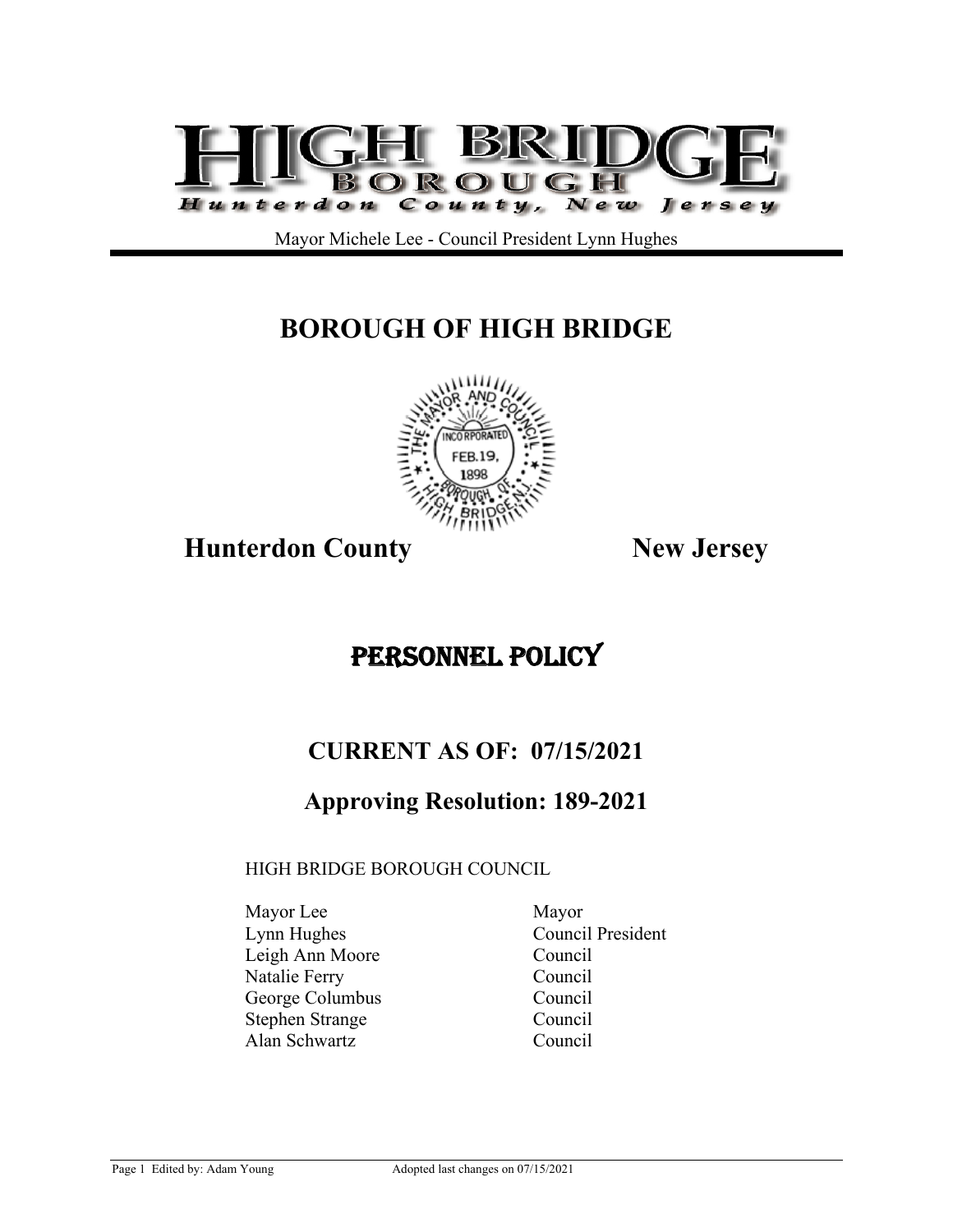# **TABLE OF CONTENTS**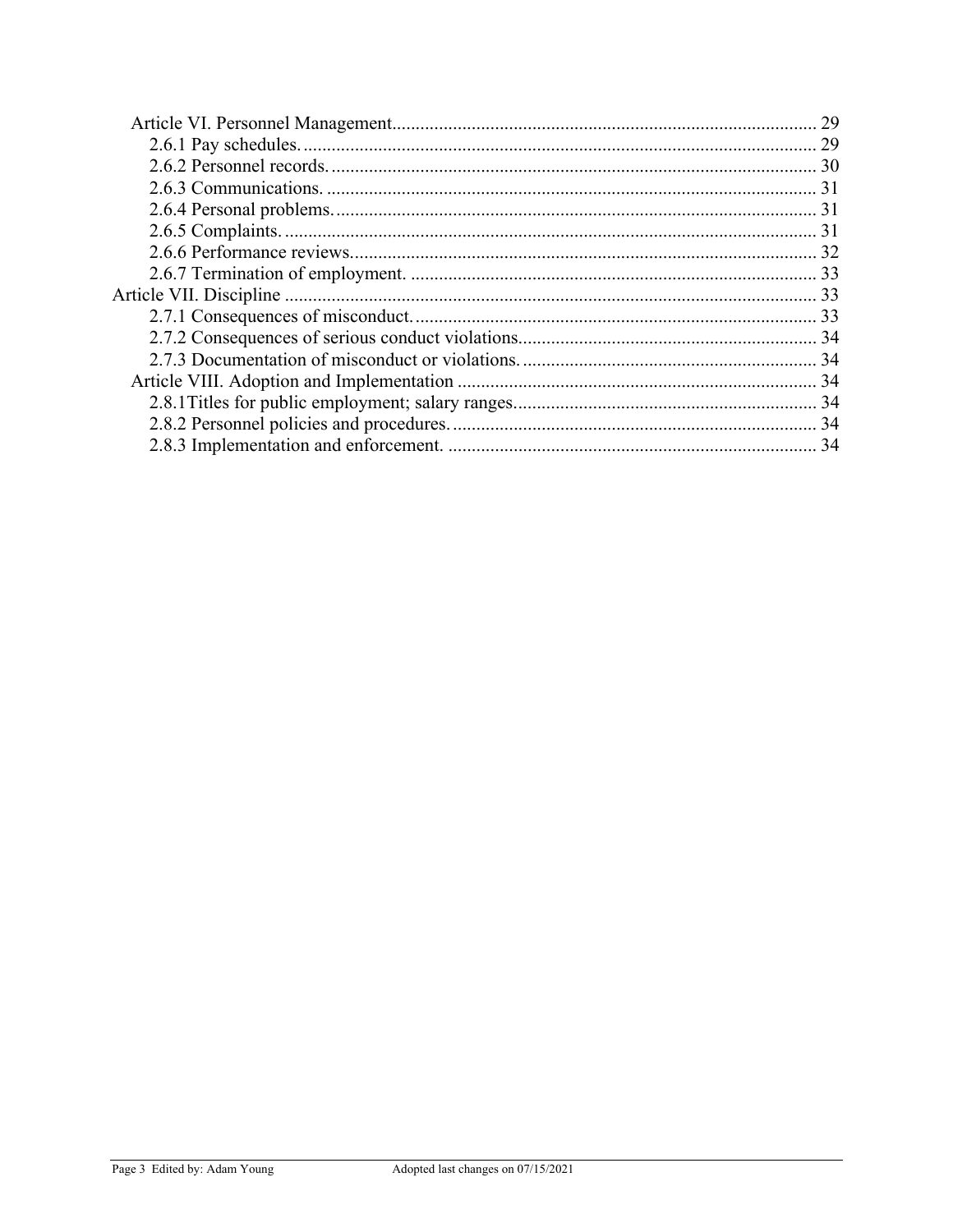## **Chapter 1 .OFFICERS AND EMPLOYEES**

#### **Article I. Defense and Indemnification**

#### 1.1.1 STATUTORY AUTHORITY.

Pursuant to N.J.5A 59:10-1 et seq., indemnification is provided for defense costs and payment of a judgment rendered against a municipal/state employee for actions or failures to act within the scope of his/her employment. Pursuant to N.J.SA 5:10-4, local public entities are empowered to indemnify local public employees and officials consistent with the provisions of the New Jersey Tort Claims Act.[1] The Borough Council deems it in the best interest of the Borough to indemnify Borough officials, officers and employees consistent with the New Jersey Tort Claims Act.

#### 1.1.2. DEFINITIONS.

For the purpose of this article, unless the context clearly indicates a different meaning, the following words and phrases shall have the meanings set forth:

#### INSURANCE

Coverage afforded by insurance policies of any and every kind, whether the premium be paid by the Borough, the municipal official or someone on his behalf, including, without limitation, coverage provided by and through the Joint Insurance Fund (JIF) and/or the Municipal Excess Liability (MEL) Policies.

#### OFFICIAL OFFICER or EMPLOYEE

Any person, presently or in the future, elected or appointed to any public office, board or commission of the Borough of High Bridge, whether full- or part-time, whether or not compensated for the appointed or elected position. It shall not include officials, officers and employees who are appointed, elected or employed by the High Bridge Borough Municipal Utilities Authority nor the High Bridge Borough Board of Education. It shall include all other boards, commissions and authorities, which are subdivisions of municipal government. It shall also mean any person employed or retained by the Borough for any office, commission or board thereof, whether or not said person serves in a paid or unpaid capacity; provided, however, that these terms do not include independent contractors employed by the Borough.

#### 1.1.3 INTENT AND PURPOSE.

It is the intent and purpose of this article to provide for the defense of actions against and the indemnification of public officials, officers and employees for civil actions as permitted by N.J.5A 59:10¬1 et seq., as permitted by this article. This article shall be liberally construed to provide the fullest defense and indemnification allowed by law.

#### 1.1.4 INDEMNIFICATION FOR CIVIL CLAIMS.

Whenever an official, officer or employee of the Borough of High Bridge is a named defendant in any civil action or civil legal proceeding arising out of or incidental to the performance of his or her duties as an official, officer or employee of the Borough, the Borough shall provide the official, officer or employee with the necessary and reasonable defense and shall hold such official, officer or employee harmless and indemnify him or her from the payment of any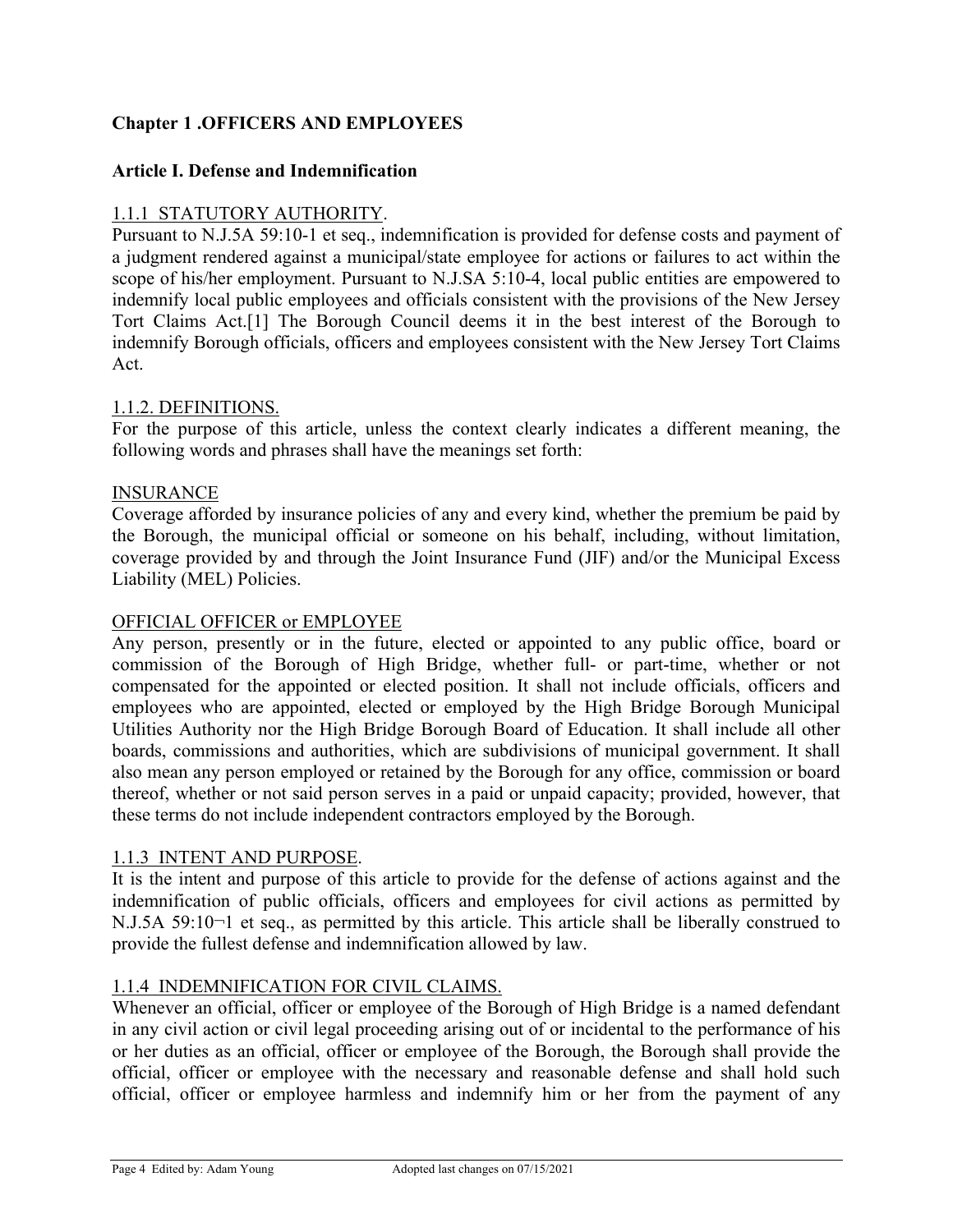settlement or judgment resulting from the proceedings, except as otherwise set forth in this article. The Borough shall indemnify officials, officers and employees from all civil claims, including defense costs, if and only if the person establishes that the act or omission upon which the claim or judgment was based occurred within the scope of his or her employment as an official, officer or employee of the Borough and the person establishes that he or she did not act or failed to act because of actual fraud, actual malice or willful conduct. The following sets forth situations in which the Borough shall not have a duty to defend or indemnify:

- **A.** Where the action has been brought by the municipality, itself or any board, commission or authority established as a subdivision of municipal government against said official, officer or employee.
- **B.** Where the official, officer or employee has been specifically found by a court or other competent tribunal in the proceedings to have acted with actual fraud, actual malice or willful misconduct or to have acted or failed to act within the scope of employment.
- **C.** Where the official, officer or employee is found to have violated any of the provisions of the Borough's Code of Ethics or any code of ethics existing by and pursuant to the laws of the State of New Jersey.

## 1.1.5 CRIMINAL ACTIONS.

Wherever an official, officer or employee of the Borough of High Bridge is a defendant in any criminal action or legal proceeding arising out of or incidental to the performance of his or her duties and in the event that said action or legal proceeding is dismissed or finally determined in favor of the official, officer or employee, he or she shall be entitled to be reimbursed for the reasonable defense costs. This shall only include any criminal action instituted against an official, officer or employee based upon an act or omission of that official, officer or employee arising out of and directly related to the lawful exercise of his or her official duty or under color of his authority and that action is dismissed or results in a final disposition in favor of that official, officer or employee.

## 1.1.6 LIMITATIONS.

The provisions of a defense and indemnification, as set forth in the above sections of this article, shall justifiably be refused by the municipality if it is the determination of the governing body that:

- **A.** The act or omission alleged was not within the scope of the person's employment or official duties;
- **B.** The act or failure to act alleged was because of actual fraud, willful misconduct or actual malice or intentional wrongdoing;
- **C.** There exists policies of insurance, either obtained by the Borough or by any other, by virtue of which the official, officer or employee is entitled to a defense of the action in question from any insurer, including coverage pursuant to the JIF or MEL;
- **D.** It is not deemed appropriate by the Borough Council pursuant to N.J.5A 59:10-1 et seq.;
- **E.** The public official, officer or employee has failed to cooperate fully with the defense provided by the municipality;
- **F.** Where the legal proceeding involves questions concerning election laws;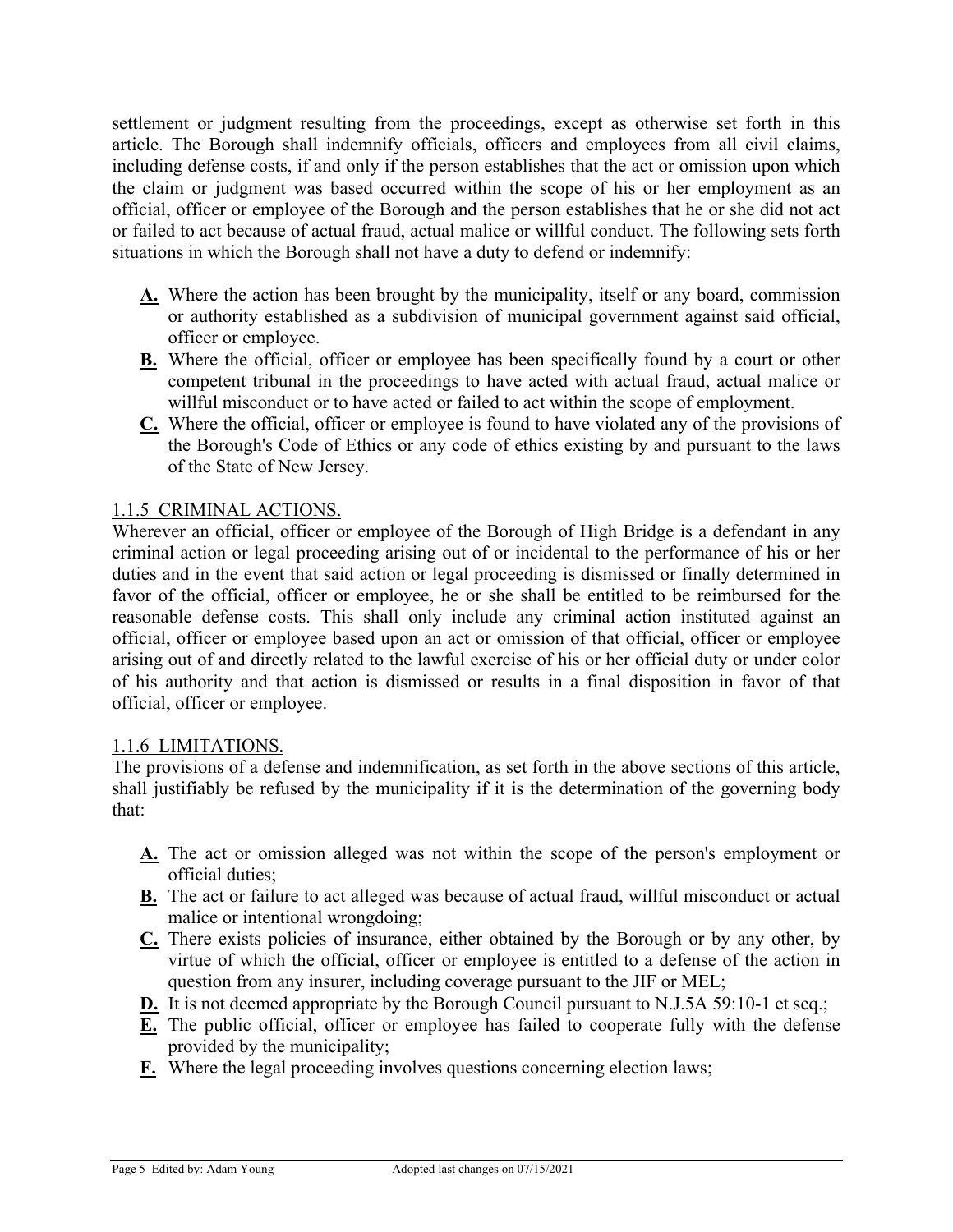- **G.** The official, officer or employee fails to notify the Borough in a prompt manner and as soon as possible as to any action threatened against him or her; or
- **H.** The suit or claims assert a right for punitive damages.

## 1.1.7 PROCEDURE FOR CLAIMS; METHOD OF PROVIDING DEFENSE.

- **A.** The Borough may provide any defense required of it pursuant to the within article through an attorney from its own staff or by employing other counsel selected by the Borough. It shall be the Borough's sole option to select counsel, and, wherever permissible by law and/or canons of professional ethics controlling attorney's practice of law, the Borough may assume exclusive control of the representation of said official, officer or employee.
- **B.** A municipal official, officer or employee shall not be entitled to indemnification or reimbursement pursuant to this article unless within 15 calendar days of the time he is served with a summons, complaint, process notice, demand or other pleading he delivered the original or a copy thereof to the Borough Clerk with a request to defend and indemnify. The municipal official, officer or employee shall be obligated to cooperate to the fullest extent possible with the Borough in the conduct of the defense. Wherever competent and disinterested legal counsel is available to the Borough through any insurance coverage, the municipal official, officer or employee shall be obligated to be represented by such counsel. If the Borough wishes to use the Borough Municipal Attorney or the attorney for any board or committee of the Borough to defend the claim, the municipal official, officer or employee shall be obligated to be represented by that attorney unless there is a conflict of interest. The refusal of the municipal official, officer or employee to cooperate with the Borough shall terminate the Borough's obligation to provide a defense and/or indemnity or to otherwise reimburse any municipal official, officer or employee.

## 1.1.8 APPROVAL OF SETTLEMENTS.

If the legal proceeding is terminated by an agreement among the parties, then the Borough shall not be obligated to reimburse the municipal official, officer or employee unless the Borough, by and through the governing body and/or by court order, approves the settlement agreement.

## 1.1.9 COUNSEL FEES AND COSTS OF LITIGATION.

Counsel fees to be paid to outside counsel, other than the Borough Attorney or the attorney for any board or commission, for services rendered in connection with a claim subject to this article, shall be reasonable and shall be established by the governing body through resolution prior to the retention of such counsel. The Borough may reimburse a municipal official, officer or employee for a portion of any expense incurred prior to the final decision in the legal proceeding at the Borough's sole discretion. The Borough shall be entitled to wait for a final determination before making a determination to reimburse defense costs and/or honor indemnity.

## 1.1.10. PRECEDENCE OF OTHER STATUTES.

To the extent that N.J.5A 40A:14-155 provides broader indemnification to members of the municipality's Police Department, that statute shall supersede the provisions of this article.

## 1.1.11. COUNTERCLAIMS OR AFFIRMATIVE CAUSES OF ACTION.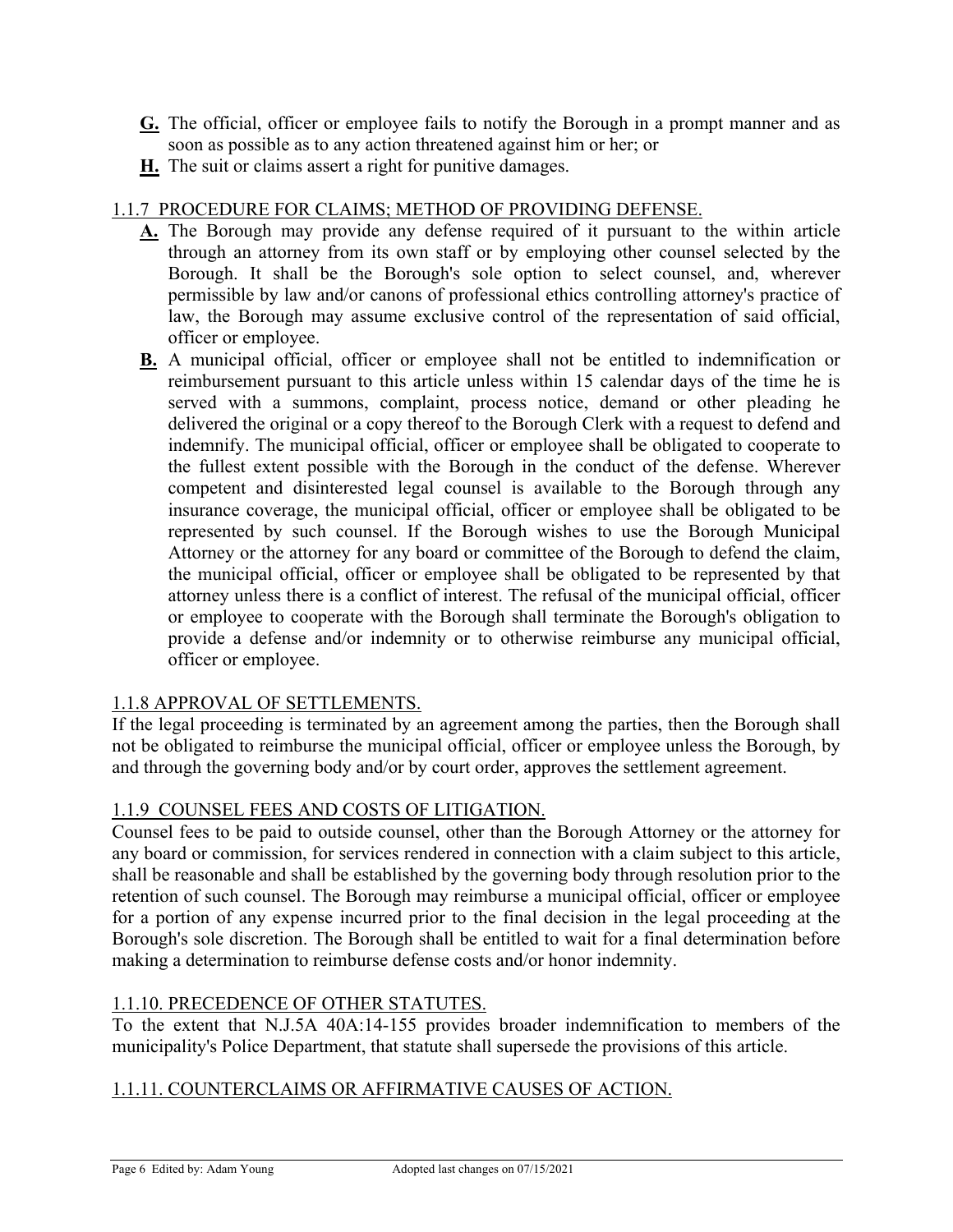If the municipal official, officer or employee files a counteraction, counterclaim or asserts any affirmative claims in the legal proceeding, the municipality shall not be obligated to reimburse him for any attorneys' fees or costs attributed to said counteraction, counterclaim or affirmative cause of action.

## 1.1.12 COMMISSION OF CRIMES.

Nothing in this article shall authorize or require the Borough to pay for punitive or exemplary damages or damages resulting from the commission of a crime.

## 1.1.13. WHEN EFFECTIVE; EFFECT ON PRIOR ACTIONS.

This article shall take effect upon final passage and publication according to law, and it shall apply to any and all claims and suits filed or brought after the effective date of this article whether or not said claim or suit relates to conduct or omissions occurring before the effective date of this article.

## **Chapter 2. PERSONNEL**

## **Article I. General Provisions**

#### 2.1.1 PURPOSE.

The philosophy of the Borough of High Bridge is to work together to create the conditions and climate which will best fit the community's needs as well as the employees' needs. This can be accomplished by:

- **A.** Striving for excellence in safety, quality, production, cost controls and environmental protection.
- **B.** Achieving the fullest commitment possible for all employees to Council and Borough goals.
- **C.** Developing team thinking.
- **D.** Using the creative abilities of all employees in the solution of problems.
- **E.** Promoting mutual confidence and trust throughout the Borough.
- **F.** Making jobs as safe, challenging and interesting as possible.
- **G.** Treating individual employees in an equitable manner.
- **H.** Respecting the dignity and well-being of each individual employee and encouraging personal development.
- **I.** Functioning with a minimum of supervision.
- **J.** Providing an environment of safety in which to work by promoting safety as an individual responsibility.
- **K.** Striving to be courteous to fellow workers and citizens.
- **L.** This Part 1 is not a contract of employment, either expressed or implied. There is no fixed duration to the employment relationship. Employees may terminate their employment whenever they wish and for whatever reason they might have, just as the Borough may terminate any employee at any time. This is known as employment-at-will.

# 2.1.2 CHANGES IN EMPLOYEE POLICIES.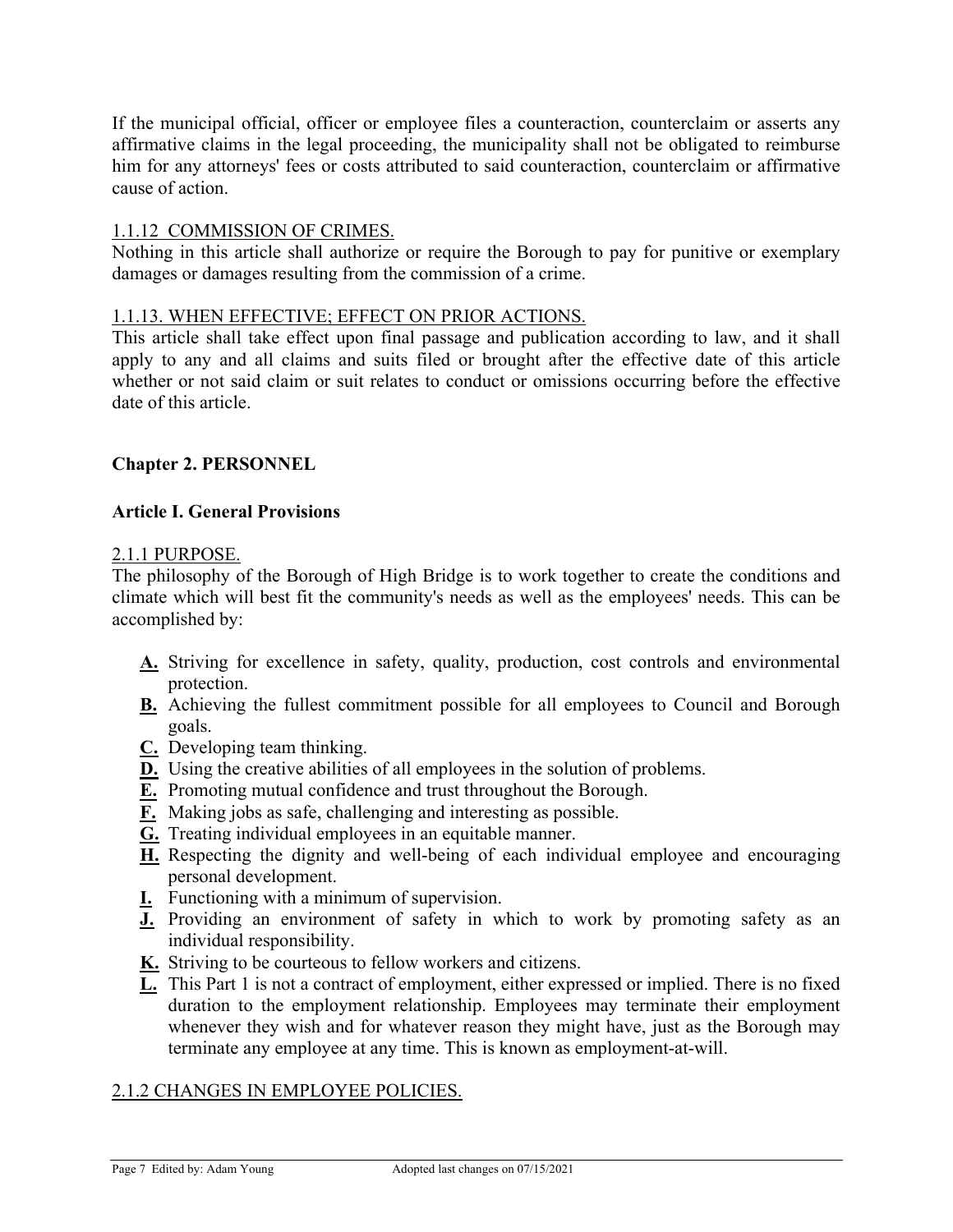- **A.** This Policy is not to be construed as a contract of employment between the Borough and its employees. The Borough reserves the right to amend this Part 1 as deemed necessary or appropriate.
- **B.** This Policy shall be subject to all federal and state laws that govern employee policies, either previously enacted or enacted subsequent to adoption/amendment of this Policy, that are deemed to be inconsistent with this Policy, and all federal and state laws shall effectively rule until such time as this Policy is amended to be in compliance.

## 2.1.3. POLICE DEPARTMENT.

The Police Department is governed by the terms of the collective negotiation agreement executed between the Borough of High Bridge and the PBA Local 188. The High Bridge Borough Police Department Rules and Regulations, adopted by the Mayor and Council and reviewed at the last contract, are also applicable to the extent that the policies contained in those rules and regulations are consistent with the agreement. The provisions contained in the PBA contract prevail where differences exist.

## 2.1.4. INTERPRETATION.

This Policy will serve as a useful reference to the employment policies of the Borough of High Bridge. This Policy is meant to be used as a guide, not a final judgment on policy decisions. Should a situation arise which is not addressed in this Part 1 or that may need further attention, the situation is to be handled following the procedure established under the communications section.

## **Article II. General Employment Practices**

## 2.2.1. NONDISCRIMINATION.

- **A.** The Borough of High Bridge is an equal opportunity employer and complies with all applicable federal and state laws governing nondiscrimination in employment. This policy applies to all terms and conditions of employment, including but not limited to hiring, placement, promotion, termination, layoff, recall, transfer, leaves of absence, compensation and training.
- **B.** All Borough employees are responsible for complying fully with the letter and spirit of equal opportunity laws and regulations. Equal employment opportunity is required, monitored, and enforced by federal and state governments. Failure to comply with legal requirements may lead to serious adverse consequences for the Borough as well as for any individual transgressor.
- **C.** The Borough of High Bridge shall not discriminate against any employee or applicant for employment because of race, creed, color, national origin, ancestry, age, sex, marital status, or sexual orientation.
- **D.** All employees of the Borough of High Bridge shall be treated equally during employment without regard to their race, creed, color, national origin, ancestry, age, sex, marital status, or sexual orientation. Such action shall include but not be limited to the following: employment, upgrading, demotion, transfer, recruitment, recruitment advertising, layoff, termination, rates of payor other forms of compensation and selection for training, including apprenticeship.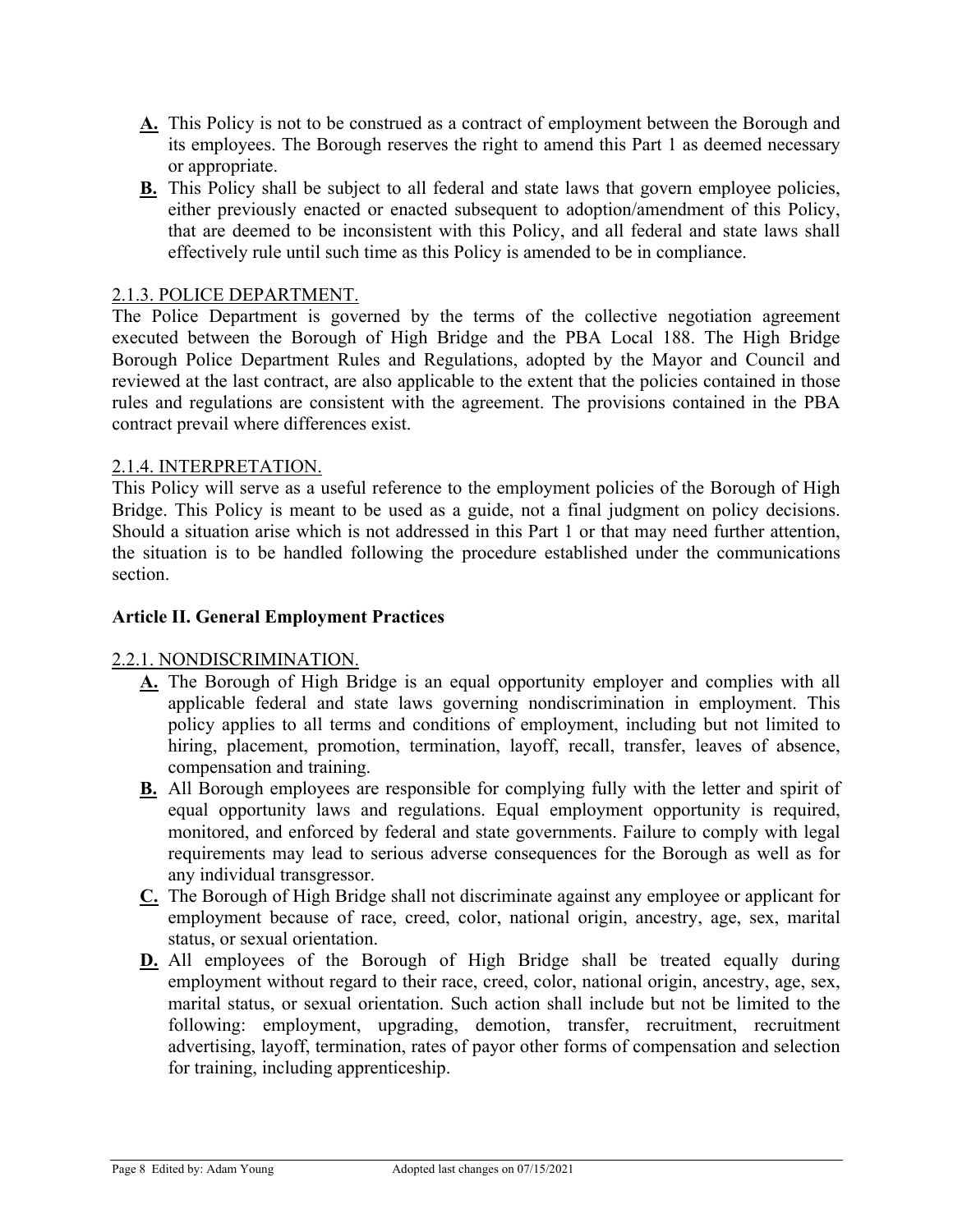- **E.** The Borough of High Bridge, where applicable, will, in all solicitations or advertisements for employees placed by or on behalf of said Borough, state that all qualified applications will receive consideration for employment without regard to race, creed, color, national origin, ancestry, age, sex, marital status, or sexual orientation.
- **F.** All of the provisions of this Policy shall be construed to prohibit any unlawful discrimination against any person because of the physical handicap of such person or any unlawful employment practice against such person unless the nature and extent of the handicap reasonably precludes the performance of the particular employment.
- **G.** The Municipal Clerk, Finance Officer, and Administrator or in the absence of the Administrator the Borough Attorney are herein designated as the official designated to oversee and insure compliance with the civil rights policy as herein established.

## 2.2.2. AMERICANS WITH DISABILITIES ACT COMPLIANCE.

High Bridge Borough complies with the Americans With Disabilities Act and applicable state and local laws providing for nondiscrimination in employment against qualified individuals with disabilities. High Bridge Borough also provides reasonable accommodation for such individuals in accordance with these laws.

- **A.** It is High Bridge Borough's policy to without limitation:
	- a. Ensure that qualified individuals with disabilities are treated in a nondiscriminatory manner in the preemployment process and that employees with disabilities are treated in a nondiscriminatory manner in all terms, conditions, and privileges of employment.
	- b. Administer medical examinations:
		- i. To applicants only after conditional offers of employment have been extended; and
		- ii. To employees only when justified by business necessity.
- **B.** Keep all medical-related information confidential in accordance with requirements of the ADA and retain such information in separate confidential files.
- **C.** Provide applicants and employees with disabilities with reasonable accommodation, except where such an accommodation would create an undue hardship on High Bridge Borough.
- **D.** Notify individuals with disabilities that the Borough of High Bridge provides reasonable accommodation to qualified individuals with disabilities, by including this policy in the employee manual and by posting the Equal Employment Opportunity Commission's poster on not discriminating against individuals with disabilities and other protected groups conspicuously throughout High Bridge Borough's facilities.

Procedure for requesting an accommodation. Qualified individuals with disabilities may make requests for reasonable accommodation to the Borough of High Bridge by contacting the Municipal Clerk.

## 2.2.3. NEW EMPLOYEE PROCESS.

**A.** Supervisors have been delegated the authority to orient and direct the work of others and are responsible for work output of those employees. After the initial probationary period,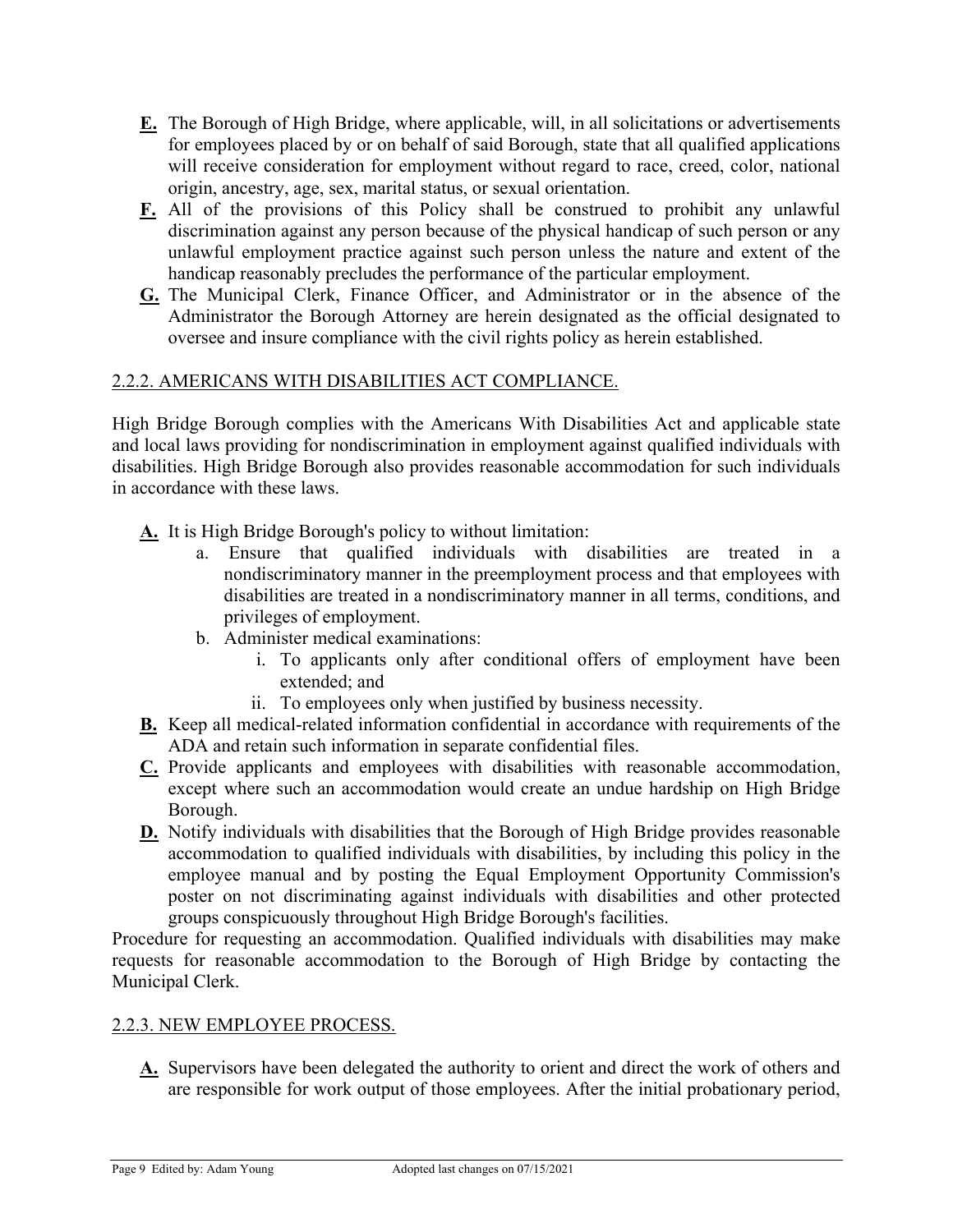the new employee will accrue seniority and service credit retroactive to the date of hire. All personnel and benefit forms must be completed during the first week of hire.

- **B.** An applicant for a position requiring physical exertion will be required to pass a postoffer, preemployment physical examination by the Borough's physician, at the Borough's expense. An offer of such employment is contingent upon satisfactory completion of this examination and a determination by the Borough that the applicant is capable of performing the essential functions of the position, with or without reasonable accommodation.
- **C.** The Mayor and Council, with the advice of the Borough Administrator, shall approve any new position and shall make final appointments to positions.
- **D.** Applicants selected by the Mayor and Council to fill a position will receive a copy of the Borough's Personnel Manual, and are expected to read, agree to conform to these policies and return signed from page 1 acknowledging receipt of manual. If clarification is necessary, the supervisor should be consulted.
- **E.** New Public works employees shall be required to have a pre-employment physical at the Borough's expense.

## 2.2.4. EMPLOYEE STATUS DEFINITIONS.

Employees shall be classified according to their status as follows:

- A. Full / Part time classifications:
	- 1) Full-time: Salaried or hourly employees, whose average regular work week consists of 30 hours or more per week.
	- 2) Part-time: Salaried or hourly employees, whose average regular work week is less than 30 hours or more per week.
- B. Status Classifications:
	- 1) Probationary: an employee in the process of completing a working test period of three (3) to six (6) months as determined at the time of hire, to be continued or discontinued at the discretion of the Borough Administrator before the last day of the employees' probation.
	- 2) Temporary: an employee hired for a position of limited duration.
	- 3) Permanent: an employee hired to a Brough position that has served the requisite probationary period. However, the successful completion of this period should not be construed as creating a contract or as guaranteeing employment for any specific duration or as establishing a just cause termination standard.
- C. Salaried / Hourly:
	- 1) Salaried: employees who are paid at a yearly rate in expectation of an established regular work week as determined at the time of hire or as amended through formal action of the council.
	- 2) Hourly: employees who are paid at an hourly rate for the hours in which they work.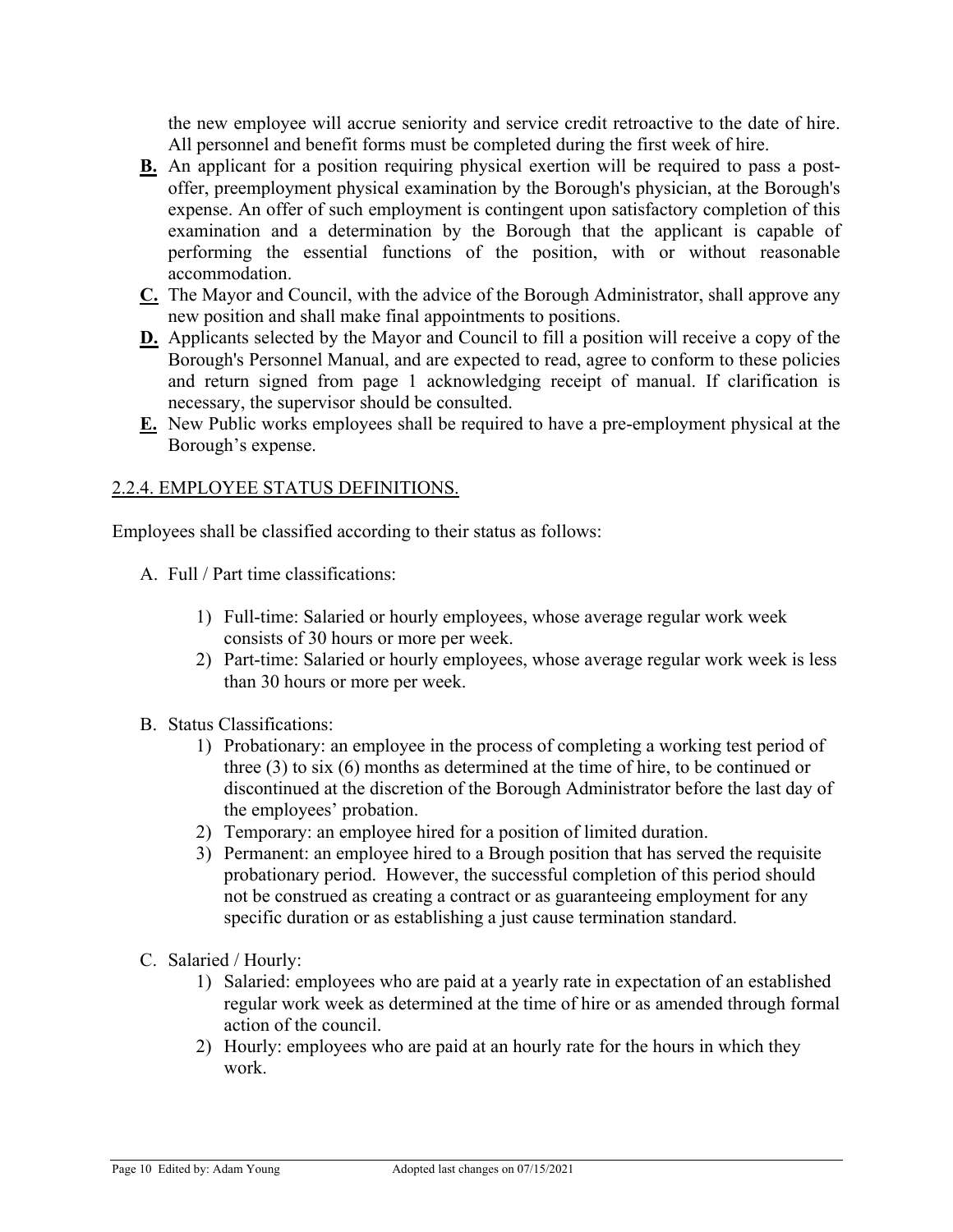i. These employees will receive paid time off in accordance with section 2.5.2 Paid Time Off.

## 2.2.5. CONTINUING EDUCATION AND TRAINING.

- **A.** Employees may be eligible to participate in conferences, courses, seminars or training sessions, and to hold membership in professional organizations at the Borough's expense, with Council approval. Employees may be reimbursed for travel, including the use on one's own personal vehicle at the current IRS prescribed limit, tolls, lodging, and registration fees.
- **B.** Training specific to the job function will be at the expense of the Borough. Some training may be a condition of employment and will only be at the employee's expense. An employee who seeks additional training, licensing or certification should discuss this with the supervisor. When Borough vehicles are available, they will be used for transportation to training locations.
- **C.** If an employee seeks specific training or educational instruction, which are to be paid for by the Borough, the Borough shall require that the employee reimburse the Borough for the training or instruction if the employee does not receive a passing grade, terminates the instruction or terminates employment within one year of receiving the training or instruction.
- **D.** All employees shall receive Ethics and Sexual Harassment Training as soon as possible upon hiring and at least every other year after that.
- **E.** Employees that drive Borough Vehicles shall take defensive driving training. Public Works Employees shall take an approved federal CDL drug and alcohol or equivalent training on a biennial basis. The Police Department will arrange its own vehicle training.

## **Article III. Working Conditions**

## 2.3.1. HOURS OF WORK.

- **A.** There is a half-hour unpaid lunch period plus two fifteen-minute paid breaks each day for full-time employees.
- **B.** Employees are required to keep an accurate record of time worked via a time clock or on time sheets which are to be turned in to and approved by the supervisor in accordance with pay period schedules.

## 2.3.2. SUGGESTIONS.

All employees are encouraged to submit constructive proposals to their supervisors which will improve the efficiency and economy of Borough government.

## 2.3.3. UNIFORMS AND EQUIPMENT.

**A.** Where required, uniforms will be provided at no cost to the employee. The care and maintenance of the uniform will be the responsibility of the employee. For uniformed employees, the proper care for the uniform is an important part of the job. The employee's appearance reflects the Borough's attitude toward the people it serves as much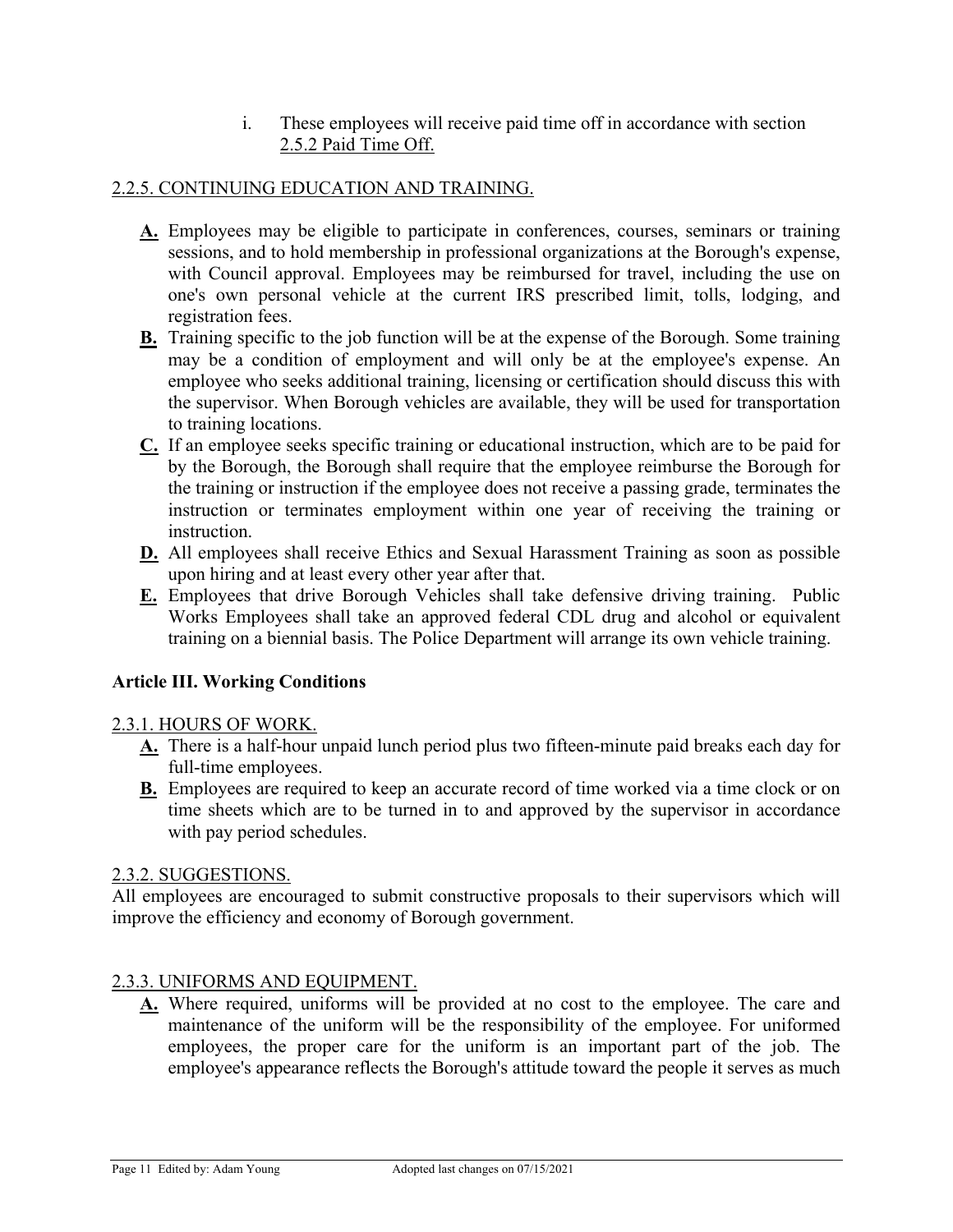as prompt and courteous service. Uniforms should be kept in good condition, clean, neat and presentable at the beginning of each workday.

- **B.** The Police Department will be guided by its own manual.
- **C.** Three sets of uniforms will be issued on an as-needed basis. It is expected that these uniforms will not be used for any purpose other than proper dress on the job.
- **D.** Steel-toed work shoes will be worn by all Public Works employees while on the job. The Borough will provide employees of the Public Works Department up to an allowance of \$150 on a yearly reimbursable basis for steel-toed work shoes.
- **E.** The Borough will provide employees of the Public Works Department up to an allowance of \$150 per year for prescription safety glasses, but not the cost of the examination.

## **Article IV. Standards of Conduct**

## 2.4.1. DRUG-FREE WORKPLACE.

- **A.** No High Bridge Borough employee shall operate any Borough vehicle or piece of equipment, collect funds or represent or perform any act on behalf of the Borough of High Bridge in a meeting or in any other capacity while under the influence of any performance inhibiting substance. Any incident where an employee is found to be operating a Borough-owned vehicle under the influence of any performance inhibiting substance may be referred to the High Bridge Police Department or the New Jersey State Police for follow up.
- **B.** If a particular Borough department supervisor or a member of the governing body believes or suspects one of his/her employees is or may be impaired by virtue of the consumption of any performance inhibiting substance, the department supervisor or the Borough Administrator may conduct such examination as may be reasonable to ascertain whether the employee's sensibilities are so impaired by the consumption of such performance inhibiting substances as to inhibit his or her performance in the workplace.
- **C.** If it is determined by the department supervisor or Borough Administrator that the employee is impaired by virtue of any performance inhibiting substance, the employee will be required to return home. Arrangements will then be made to send the employee home by contacting a family member or by making other arrangements for safe passage.
- **D.** In the event that any employee is found by a department supervisor or the Borough Administrator to be consuming any performance inhibiting substance during working hours, such employee shall be subject to such disciplinary action as the department supervisor or the Borough Administrator may, in his or her discretion, deem appropriate under the circumstances, including, but not by way of limitation, terminating such employee's employment.
- **E.** All employees whose employment requires the possession of a commercial driver's license (CDL) shall be subject to the policies established by the governing body regarding same, as mandated by the Federal Highway Administration.
- **F.** Any employee who is continuously or regularly found to be impaired by virtue of the consumption of any performance inhibiting substance, may be:
	- a. Referred to the Borough Administrator to discuss the appropriateness of substance abuse counseling; and/or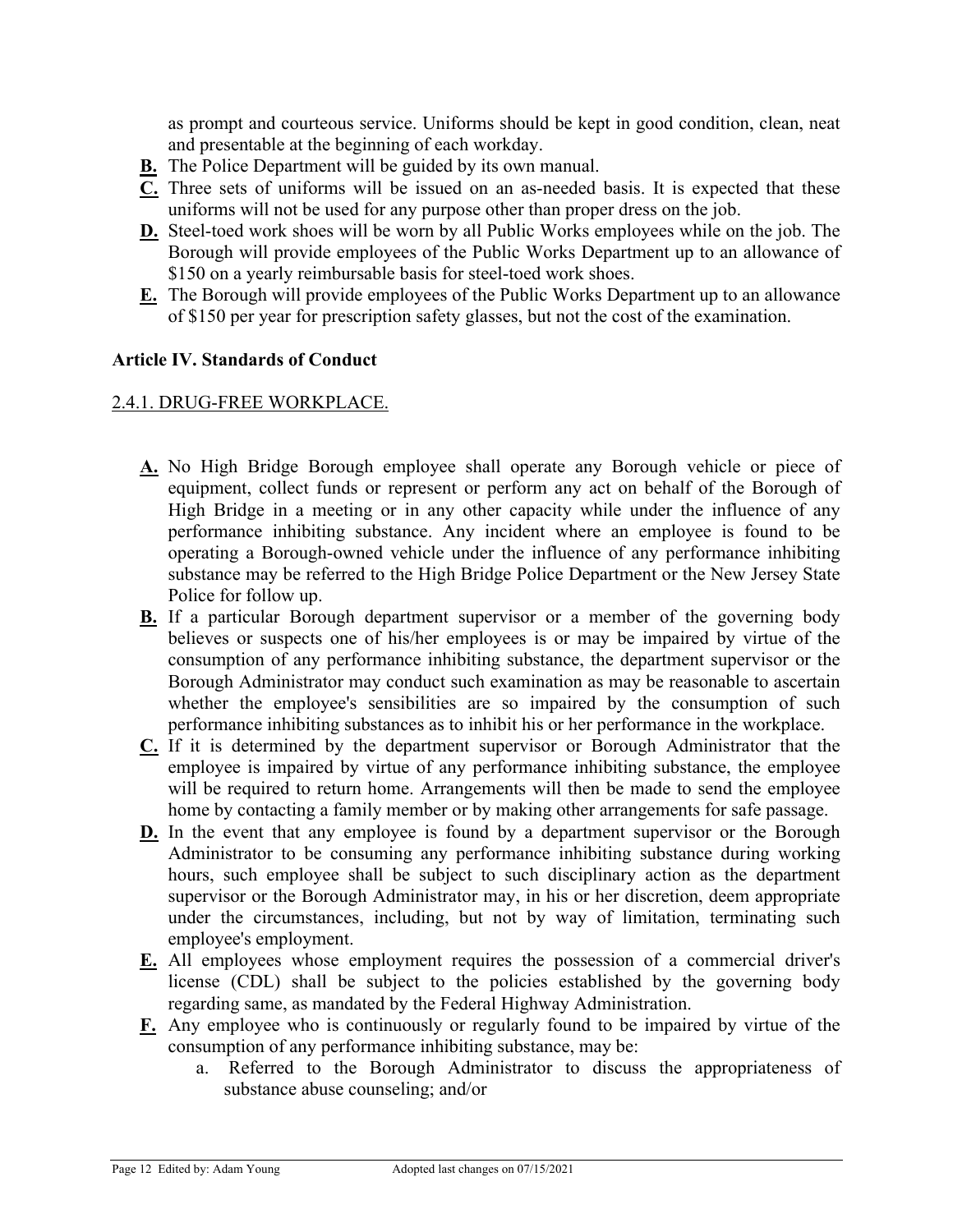b. Subject to such disciplinary action as the department supervisor and Borough Administrator shall, in his or her discretion, deem appropriate.

#### 2.4.2. SEXUAL AND OTHER HARASSMENT.

- **A.** The Borough of High Bridge expressly prohibits any form of unlawful employee harassment based on race, color, religion, national origin, sex, age, physical or mental disability, political party, or because of one's status as a special disabled veteran or veteran of the Vietnam era, or status in any group protected by state or local law. Improper interference with the ability of High Bridge Borough's employees to perform their expected job duties is not tolerated. With respect to sexual harassment, the Borough of High Bridge prohibits the following:
	- a. Unwelcome sexual advances, requests for sexual favors, and all other verbal or physical conduct of a sexual or otherwise offensive nature, especially where:
		- i. Submission to such conduct is made either explicitly or implicitly a term or condition of employment;
		- ii. Submission to or rejection of such conduct is used as the basis for decisions affecting an individual's employment; or
		- iii. Such conduct has the purpose or effect of creating an intimidating, hostile, or offensive working environment.
	- b. Offensive comments, jokes, innuendoes, and other sexually oriented statements.
- **B.** Complaint procedure.
	- a. Each member of management is responsible for creating an atmosphere free of discrimination and harassment, sexual or otherwise. Further, employees are responsible for respecting the rights of their coworkers.
	- b. If an employee experiences any job-related harassment based on their sex, race, national origin, disability, or another factor, or believe that they have been treated in an unlawful, discriminatory manner, they must promptly report the incident to their supervisor who shall investigate the matter and take appropriate action, including reporting it to the Borough Administrator and Borough Council. If an employee believes it would be inappropriate to discuss the matter with their supervisor, they may bypass the supervisor and report it directly to the Borough Administrator, Mayor or a member of Council, who shall request an investigation by the Borough Administrator. An employee's complaint shall be kept confidential to the maximum extent possible.
	- c. If High Bridge Borough Council determines that any employee is guilty of harassing another employee, appropriate disciplinary action will be taken against the offending employee, up to and including termination of employment
	- d. The Borough of High Bridge prohibits any form of retaliation against any employee for filing a bona fide complaint under this policy or for assisting in a complaint investigation. However, if, after investigating any complaint of harassment or unlawful discrimination, the Borough Administrator determines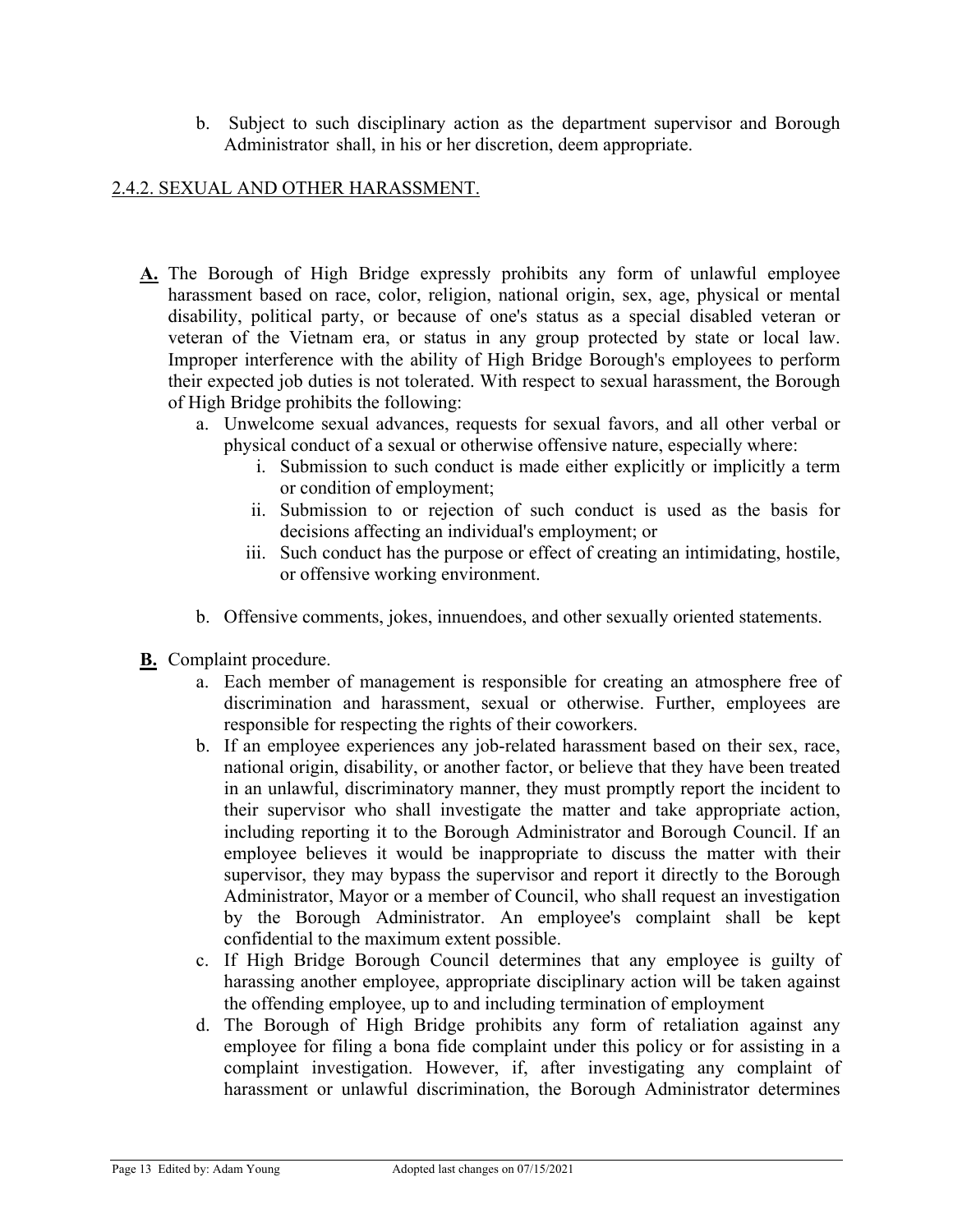that the complaint is not bona fide or that an employee has provided false information regarding the complaint, disciplinary action may be taken against the individual who filed the complaint or who gave false information.

e. Complaint shall be filed on the appropriate form contained herein.

## 2.4.3. STANDARD OF CONDUCT.

Borough employees serve the citizens of High Bridge, and are therefore expected to display courtesy and civility to the public. Arguments are to be avoided with the public and among employees. A citizen who becomes difficult should be referred to an employee's superior.

- **A.** Telephone manners. Because many employees meet the public by phone, the manner in which calls are handled is important. As a reminder, good phone technique includes:
	- a. Answering promptly and courteously.
	- b. Identifying oneself and the department.
	- c. Speaking pleasantly, clearly and directly into the phone.
	- d. Taking accurate and thorough messages with the caller's name, phone number and brief message.
	- e. Avoiding a commitment to do something for which someone else is responsible.
- **B.** Employees are put on notice that computers, peripherals, internet service and related are the Property of the Borough of High Bridge. The Borough reserves the right to review, inspect, disconnect, or take any other action deemed appropriate in response to a complaint or suspected misuse.
	- a. The Computer use policy is made a part of the personnel policy and is attached.

## 2.4.4. SAFE WORKPLACE.

Employees are required to perform their duties in a safe manner, protecting their safety and welfare as well as that of their coworkers and the citizens of the Borough. The Borough is responsible for supervising work, providing necessary safety equipment and specific safety regulations and procedures.

**A.** The employee shall:

- a. Wear personal safety equipment, such as safety glasses or safety shoes, and other such equipment that a particular job may require.
- b. Report immediately to the supervisor any possible hazardous conditions and actual hazardous conditions, and faulty equipment.
- c. Observe all rules and regulations of the Borough, as well as safety regulations and precautions issued by manufacturers of equipment or any other such applicable precautions.
- d. Identify the location of fire extinguishers and fire exits.
- e. Ensure that all safety equipment being used is in good condition and proper working order and report any problems to the supervisor.
- f. Maintain a state of general good health so as not to impair ability to work safely and effectively.
- g. Observe all posted safety rules.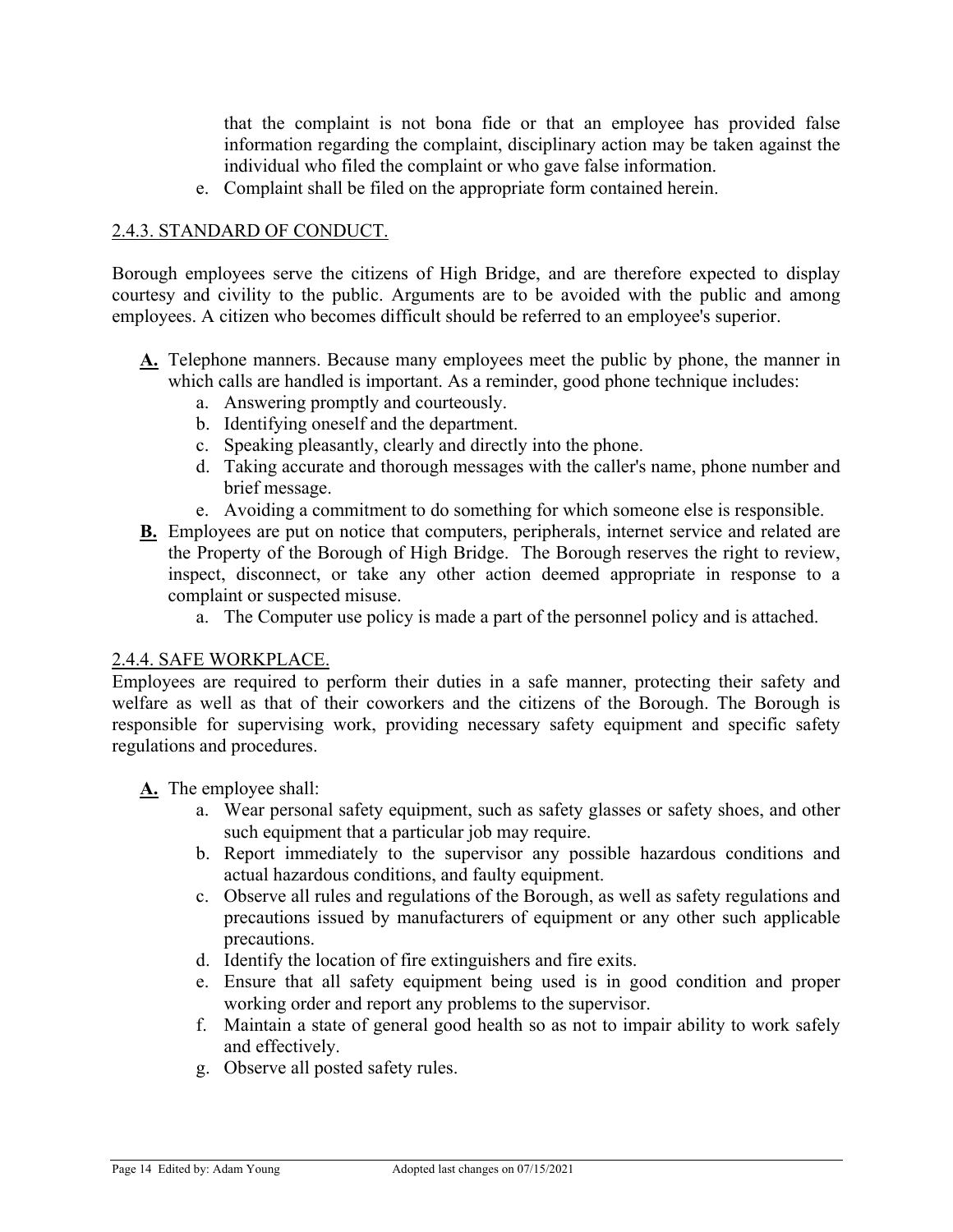- h. Extinguish any smoking materials when approaching a hazardous area such as where combustible materials are stored or used.
- **B.** All accidents, safety hazards and injuries, no matter how small, must be reported to the supervisor immediately. Accident reports must be completed by employees by the next working day. Reports include such information as: date, time, location and description of incident as well as name of employee, nature of injury, whether medical attention was given and whether the incident was during work or not.
- **C.** Failure to abide by safety regulation can lead to disciplinary action which can include termination of employment.

## 2.4.5. CONDUCT.

Any action is an offense if the action is detrimental to the well-being of the Borough, community or coworkers. The Borough of High Bridge is committed to maintaining a safe, secure, drug-free, and healthful work environment.

- **A.** Every employee should be given every reasonable chance to play a positive and effective role in the Borough's operation. An employee may occasionally lapse from performance of excellent work or from exemplary conduct. However, improper actions or lax behavior will not be tolerated. Such action or inaction must be resolved promptly when brought to the employee's attention
- **B.** Unsatisfactory conduct is:
	- a. Misconduct.
	- b. An employee who commits misconduct as listed below, or any other misconduct of similar nature, may be subject to discipline varying from verbal warning to discharge:
		- i. Refusing to wear required safety clothing or equipment or failure to obey established work safety rules.
		- ii. Excessive or unexcused tardiness or absenteeism.
		- iii. Neglect of duty or attention to duty, including sleeping, reading and leaving the work area.
		- iv. Unsatisfactory work performance.
		- v. Pranks, horseplay, or the use of abusive or threatening language in a malicious manner toward coworkers, supervisors or the public.
		- vi. Starting work late, quitting work early and/or taking extended rest or meal periods without the permission of the supervisor.
		- vii. Leaving the assigned work area without permission of the supervisor, wasting time or interfering with production.
		- viii. Failure to report personal injury and/or job-connected injury promptly to the supervisor, and/or failure to receive medical attention when instructed to do so.
			- ix. Failure to notify the supervisor properly in the case of an absence.
			- x. Failure to observe traffic rules, speeding, or reckless operation of any Borough owned motor vehicles.
		- xi. Unauthorized use of telephone.
		- xii. Unauthorized use of Computer, Peripherals, and Internet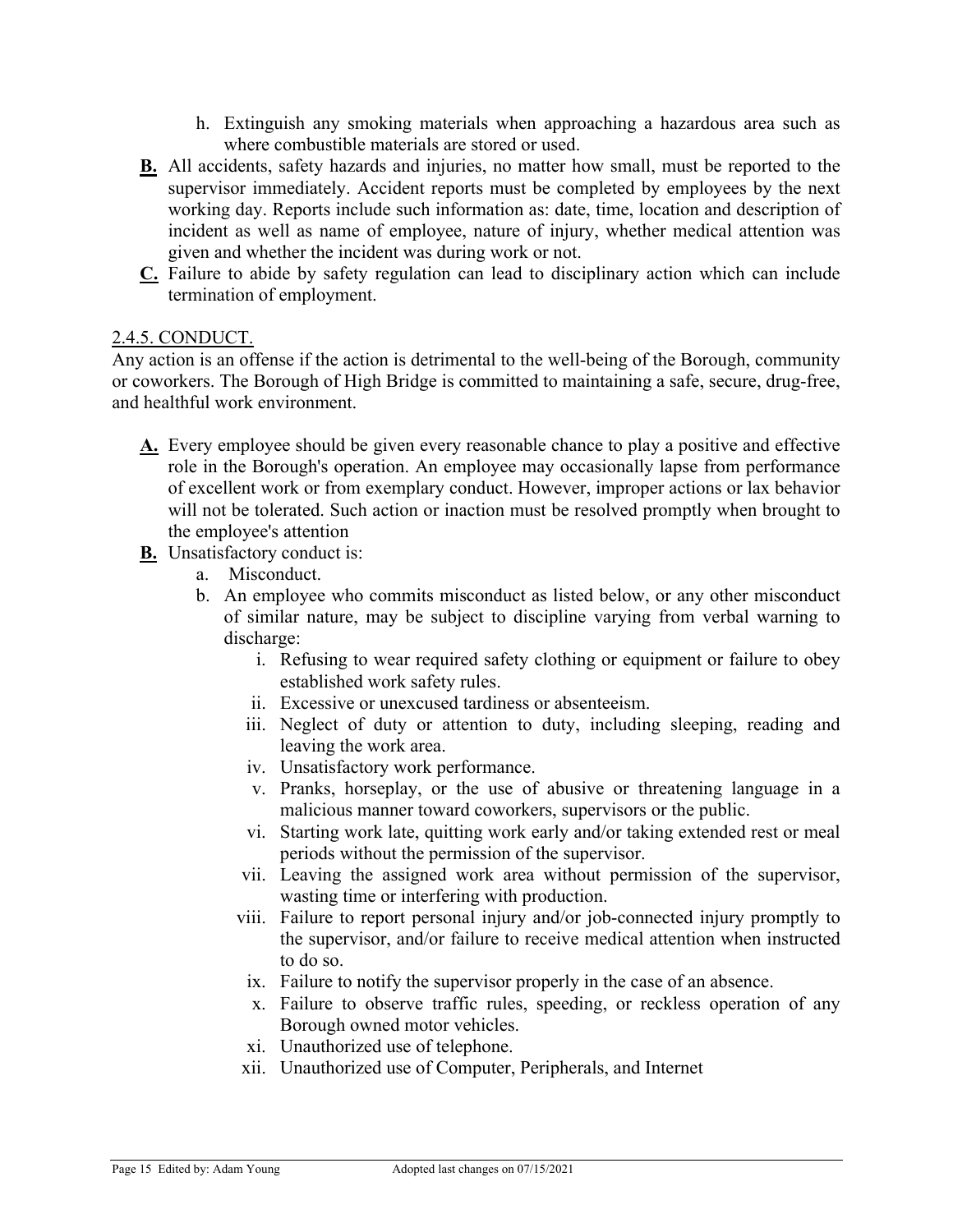- xiii. Unauthorized solicitation of funds, raffles, or memberships during work time, or unauthorized distribution of written or printed matter on Borough property during work time or in any work areas at any time.
- xiv. Abuse of personal and/or sick day privileges.
- c. Serious violations.
	- i. The following acts are serious violations of work rules, and any other serious violation of similar nature, may subject an employee to firm disciplinary measures, including discharge:
		- 1. Falsifying Borough records or presenting fraudulent documents or claims, both oral and written, including sickness and hours worked.
		- 2. Any acts which might injure or endanger the safety of others, including fighting.
		- 3. Deliberately delaying work in progress.
		- 4. Deliberately abusing, destroying, damaging or defacing Borough property or the property of others.
		- 5. Disclosure of confidential information to unauthorized persons.
		- 6. Insubordination, failure to cooperate and/or refusal to perform work properly as assigned by the supervisor or governing body.
		- 7. Continued negative conduct.
		- 8. Using, selling, possessing and/or being under the influence of intoxicants or drugs, including alcoholic beverages, narcotics and marijuana on Borough property or during working hours.
		- 9. Stealing.
		- 10. Possession of firearms or other lethal weapons on Borough property or during working hours without the authority of the governing body.
		- 11. Smoking in unauthorized areas, particularly in areas that present a safety hazard.
		- 12. Harassment or Hostile Work Environment
- **C.** The infringements described in Section 2.4.5 represent the most obvious infringements of Borough work rules but do not exclude any other act that may adversely affect the safety and welfare of employees and citizens and interfere with continued operations of the Borough.

## 2.4.6. CONSUMPTION OF ANY PERFORMANCE INHIBITING SUBSTANCES.

No High Bridge Borough employee shall operate any Borough vehicle or piece of equipment, collect funds or represent or perform any act on behalf of the Borough of High Bridge in a meeting or in any other capacity while under the influence of any performance inhibiting substance. Any incident where an employee is found to be operating a Borough-owned vehicle under the influence of any performance inhibiting substance may be referred to the High Bridge Police Department and/or New Jersey State Police.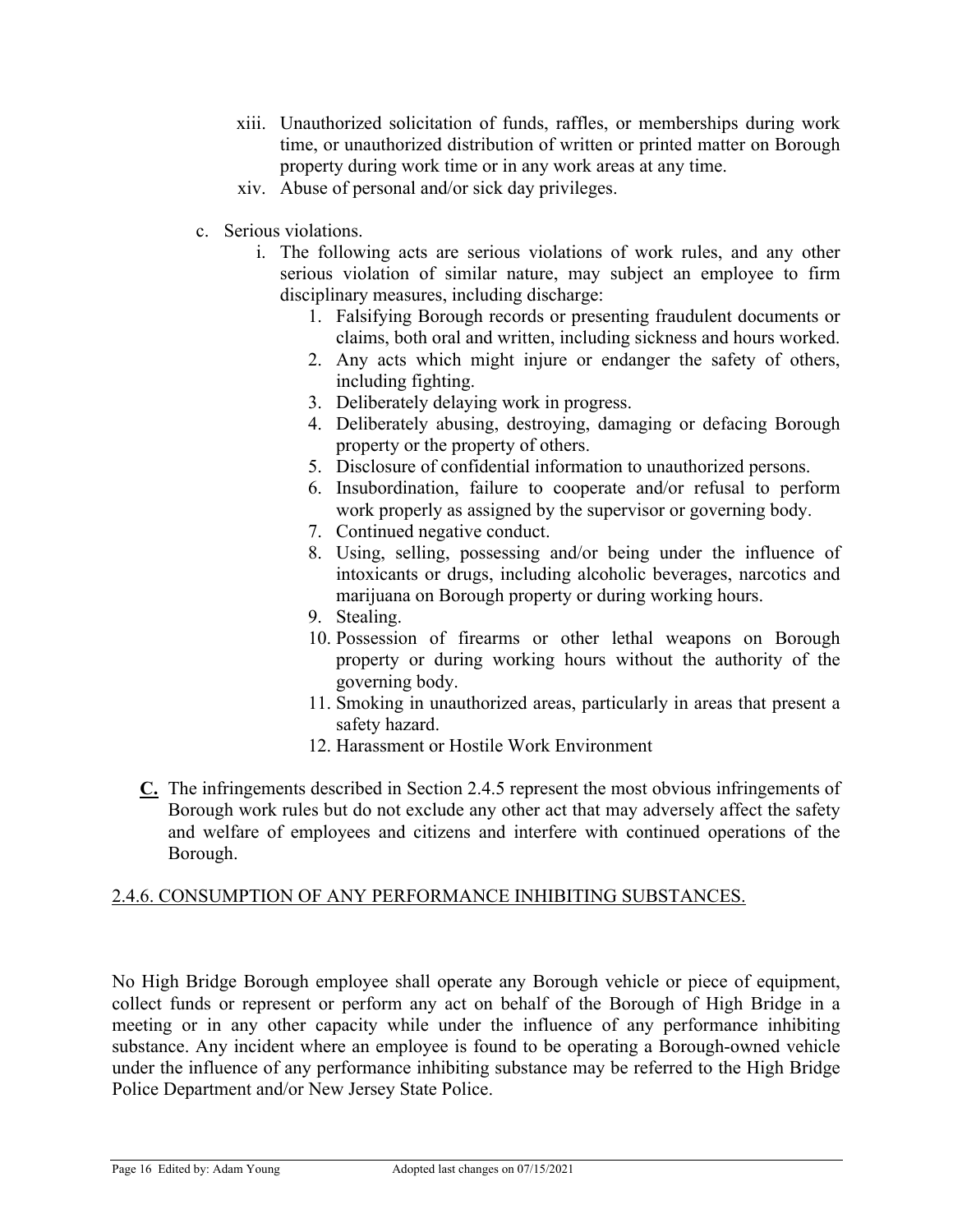- **A.** If a particular Borough department supervisor, Borough Administrator or member of the governing body believes or suspects one of his or her employees is or may be impaired by virtue of the consumption of any performance inhibiting substance, the department supervisor, Borough Administrator or the governing body member may conduct such examination as may be reasonable to ascertain whether the employee's sensibilities are so impaired by the consumption of such performance inhibiting substances as to inhibit his or her performance in the workplace.
- **B.** If it is determined by the department supervisor, Borough Administrator or governing body member that the employee is impaired by virtue of any performance inhibiting substance, the employee will be required to return home. Arrangements will then be made to send the employee home by contacting a family member or by making other arrangements for safe passage.
- **C.** In the event that any employee is found by the department supervisor, Borough Administrator or a member of the governing body to be consuming any performance inhibiting substance during working hours, such employee shall be subject to such disciplinary action as the department supervisor, Borough Administrator or the member of the governing body may, in his or her discretion, deem appropriate under the circumstances, including, but not by way of limitation, terminating such employee's employment.
- **D.** Any employee who is continuously or regularly found to be impaired by virtue of the consumption of any performance inhibiting substance may be:
	- a. Referred to the governing body to discuss the appropriateness of substance abuse counseling; and/or
	- b. Subject to such disciplinary action as the department supervisor, Borough Administrator and governing body shall, in their discretion, deem appropriate.
- **E.** Any employee required to operate a Borough-owned motor vehicle shall obtain, and thereafter maintain, a commercial driver's license and shall be subject to a drug test program as required by federal and state law.

## 2.4.7. CELL PHONES AND SIMILAR DEVICES.

This policy covers the use of cell phones and all other devices, including a Blackberry, iPod, etc., that make or receive phone calls, leave messages, send text messages, surf the Internet, or download and allow for the reading of and/or responding to e-mails.

- **A.** Use of cell phones and other devices while driving.
	- a. All employees are prohibited from using any cell phone or other device covered by this policy while driving a Borough-supplied vehicle, whether the business conducted is personal or Borough-related, and from using such a cell phone or other device supplied by the Borough while driving any vehicle. The prohibition against using a cell phone or other device in a Borough-supplied vehicle includes but is not limited to receiving or placing calls, text messaging, surfing the Internet, receiving or responding to e-mail, checking for phone messages, or any other purpose related to your employment, Borough business, our residents, our vendors, volunteer activities, meetings, or civic responsibilities performed for or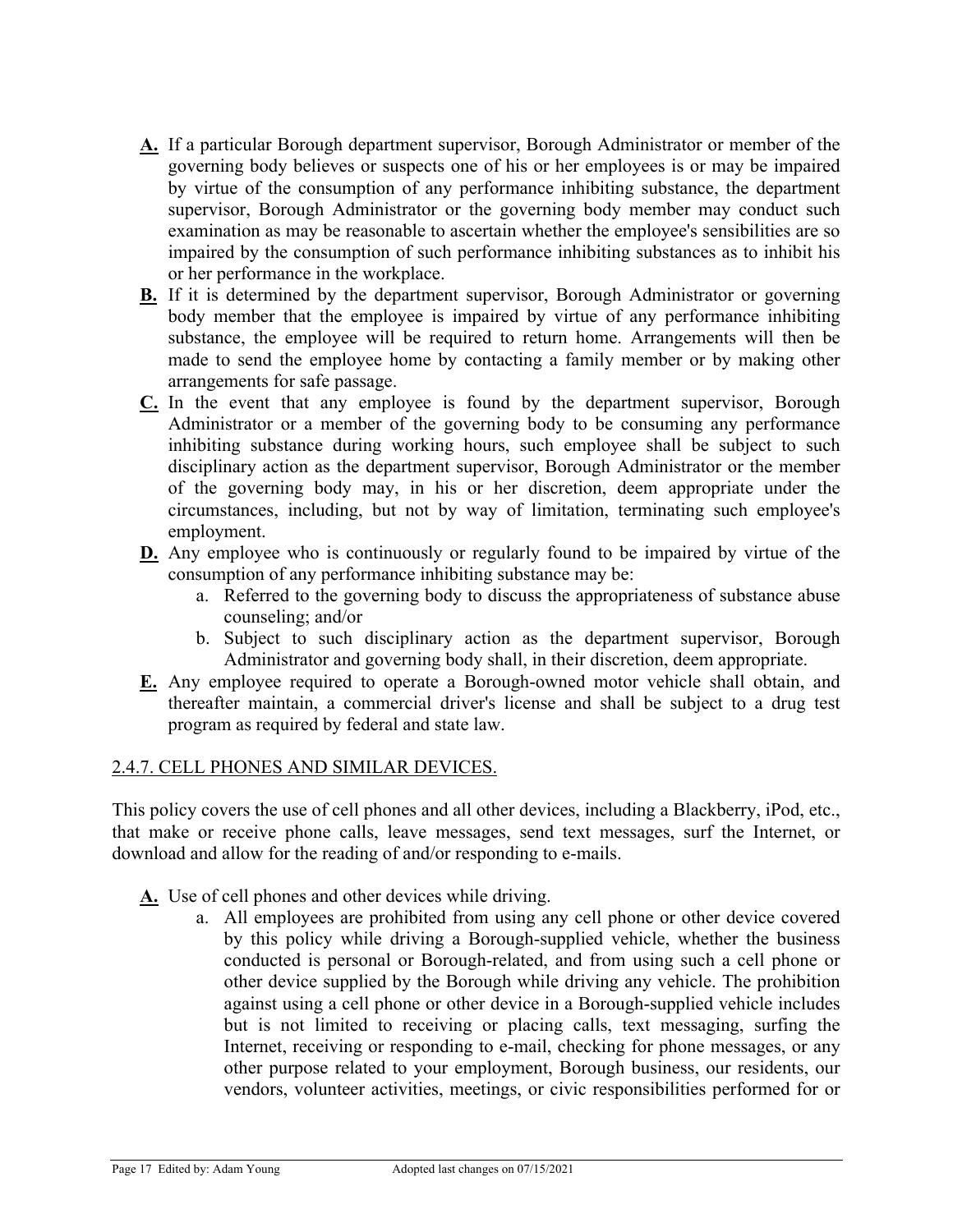attended in the name of the Borough, or any other Borough or personal activities not named here while driving. Use of Borough-owned vehicles or devices for personal reasons is forbidden.

- b. We recognize that other distractions occur during driving. However, curbing the use of cell phones and other devices while driving is one way to minimize the risk of accidents. Therefore, you are required to stop your vehicle in a safe location so that you can safely use your cell phone or other device covered by this policy.
- c. Use of cell phones at work. High Bridge is aware that employees use their personal or Borough-supplied cell phones for business purposes. At the same time, cell phones are a distraction in the workplace. To ensure the effectiveness of meetings, employees are asked to leave cell phones at their desk or to turn them off before entering the meeting. Or, on the unusual occasion of an emergency or anticipated emergency that requires immediate attention, the cell phone may be carried to the meeting on vibrate mode.
- **B.** Violations. Employees who violate this policy will be subject to disciplinary action, up to and including employment termination.

## **Article V. Benefits; Holiday; Leave**

#### 2.5.1. EMPLOYEE BENEFITS.

- **A.** Medical and dental.
	- a. The Borough provides a comprehensive medical benefits package. The package is based on a hospitalization plan with wrap-around policy for nonhospital expenses. A dental plan is also provided for non-cosmetic needs. An information sheet will be provided together with a hospital card to each new employee who qualifies. Refer to current benefit brochures which explain medical and dental coverage in more detail.
	- b. Benefits and carriers may change from time to time as deemed necessary, but coverage will not be decreased by the Borough without prior notice to the insured employees. Updated information will be provided.
	- c. Medical benefits are offered to all full-time employees and begin on the policy anniversary date following the first 30 days of employment. Coverage begins within 60 days of hire. Benefits are determined by state law to be available to employees who work over 25 hours/week.
	- d. Medical and dental claim forms may be obtained from the provider. In case of hospitalization, the insurance card given employees should be used.
- **B.** Consolidated Omnibus Budget Reconciliation Act (COBRA).
	- a. Notification. The Consolidated Omnibus Budget Reconciliation Act (COBRA) requires that covered employees and dependents who would lose their group health coverage due to qualifying events be offered the opportunity to temporarily extend group coverage. The extension is at the group rate plus a two-percent administration fee. "Qualifying Events" under COBRA are:
		- i. Termination of employment (for reasons other than gross misconduct) or reduction of work hours.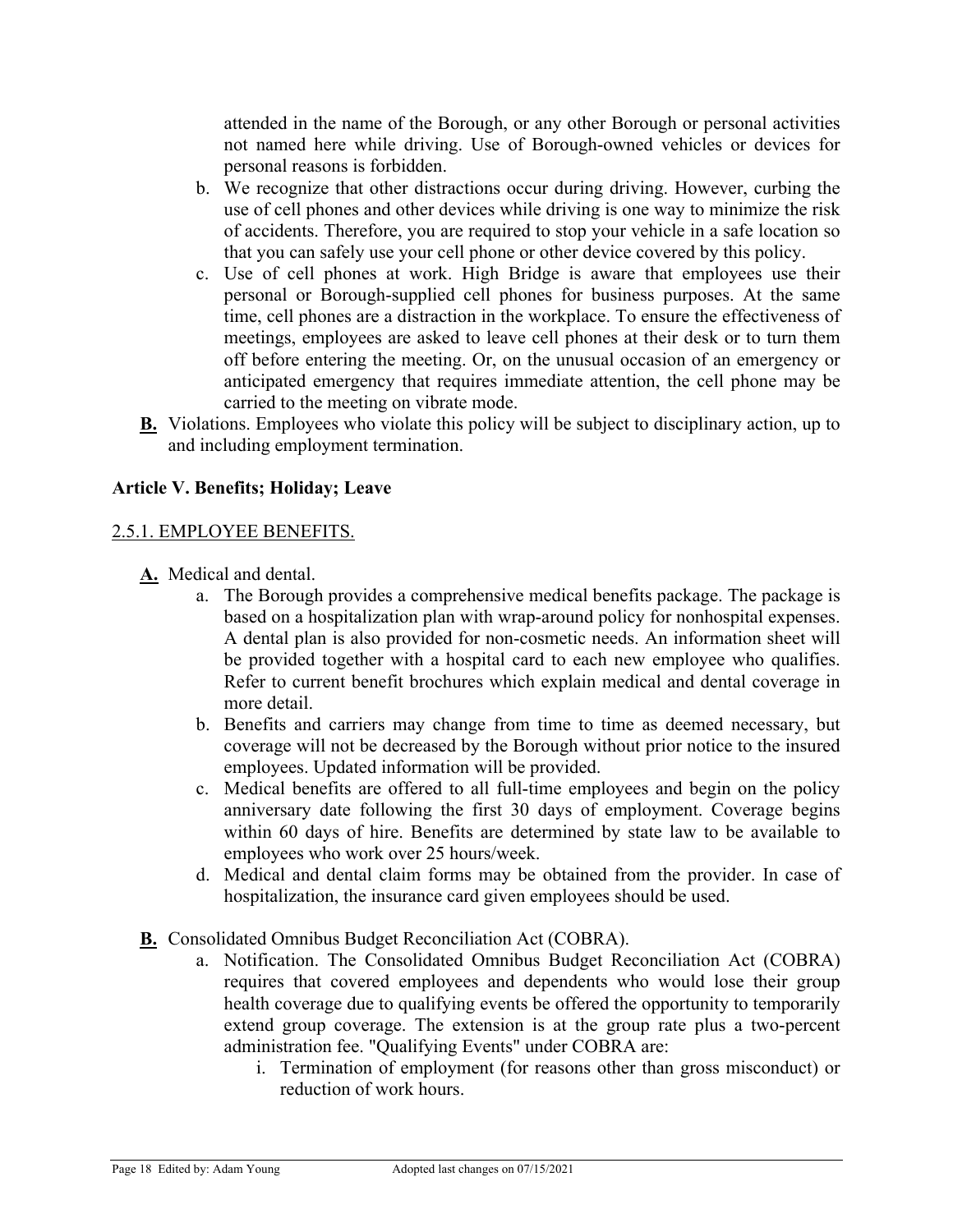- ii. Divorce or legal separation.
- iii. Employee death.
- iv. Employee becoming entitled to Medicare benefits.
- v. Dependent ceases to be a dependent child under the health care plan.
- **C.** Pension.
	- a. The Borough is a member of the Public Employees Retirement System (PERS) and Police and Fire Retirement System (PFRS). All employees earning the minimum income established by the state are mandated to become a member of PERS or PFRS by state law. PERS and PFRS are contributory systems, whereby the employee and employer contribution is based on a rate established by the state. The employees' contribution will be automatically deducted from each paycheck.
	- b. An explanatory booklet entitled "Public Employment in New Jersey" prepared by the New Jersey Division of Pensions is on file in the Borough Clerk's office for review.
- **D.** Life insurance.
	- a. Each full-time employee is covered by the death benefit policy provided by the Borough.
	- b. In addition, PERS and PFRS require a contributory life insurance policy. Participation in this plan is mandatory during the first 12 months of employment. Following the first 12 months, an employee may elect to terminate the contributory life insurance policy. The contributory premium is automatically deducted from each paycheck.
- **E.** NJ Disability insurance/workers' compensation.
	- a. Each Borough employee is covered by a disability plan for long- and short-term illness and injury, including pregnancy. Borough contributions fund these benefits. Should an employee become disabled, that employee would make application within seven days to the provider. Forms are available in the Borough Clerk's office.
	- b. If the disability is due to a work-related injury, the employee is entitled to workers' compensation benefits. The amount of benefits payable and the duration of payment depend upon the nature of your injury or illness. The employee must report any such injury or illness to their supervisor or the Borough Clerk immediately, but not later than the close of business on the following workday. There are specific procedures to be followed, including which doctors are to be utilized. Application should be made through the Borough Clerk's office.

#### 2.5.2. PAID TIME OFF.

#### **A. Purpose**

The Borough of High Bridge recognizes the importance of supporting the activities of its employees to have time off from work in order to attend to personal matters. The purpose of PTO is providing employees with the flexibility to take paid time off from work that can be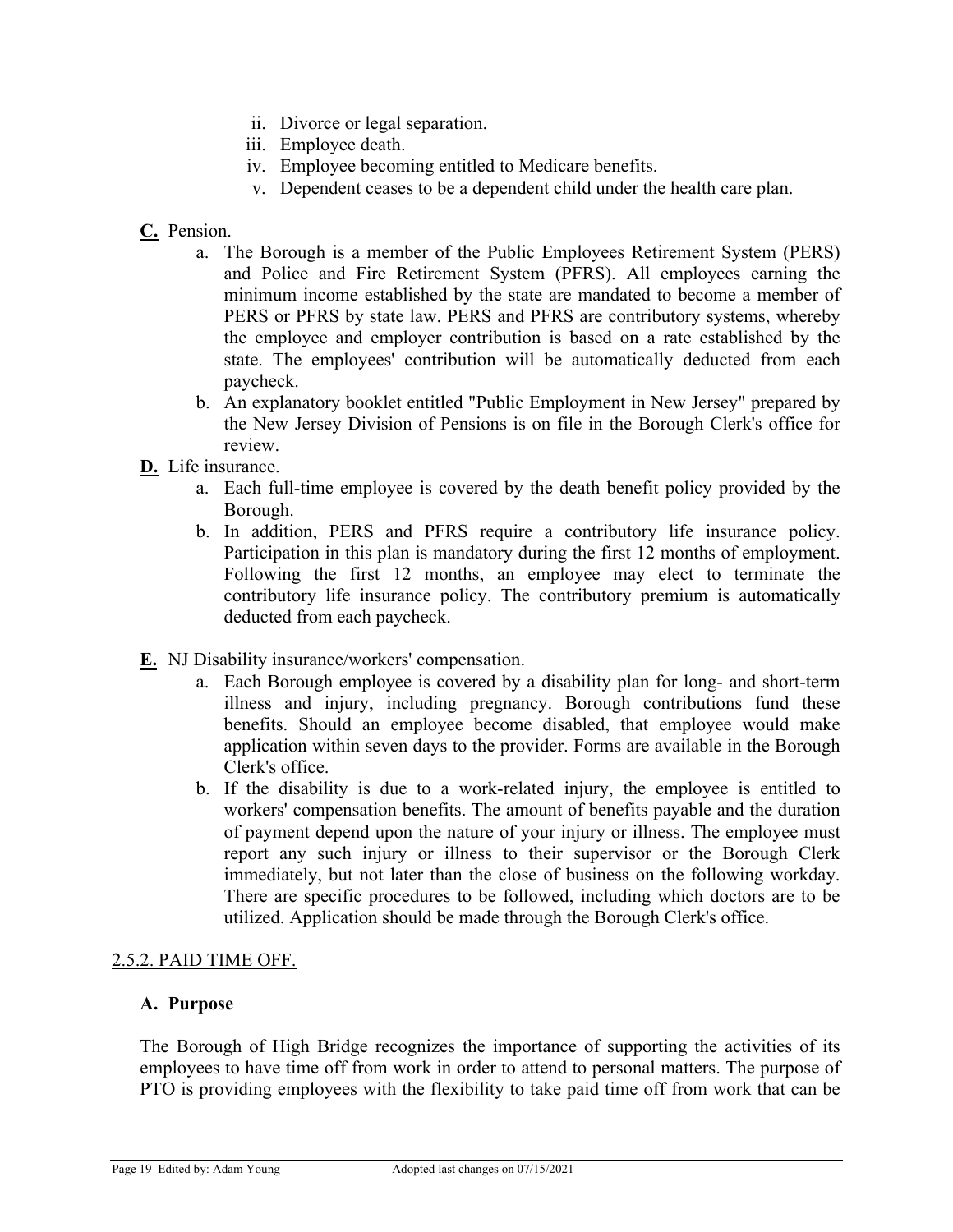used for such activities of the employee's choice. PTO will consist of vacation, personal and sick time off for employees covered by this policy. Bereavement, Jury Duty, Holiday, Disability, and other non-specified leave will not be considered under PTO.

This amendment does not reflect the Borough of High Bridge's ongoing effort to comply with federal and state legislation as well as various executive orders passed in response to COVID-19. This includes Families First Coronavirus Response Act and self-quarantining after traveling to states with increasing number of COVID cases, or submitting to testing and returning to work if a negative result is obtained. Due to temporary and fast changing nature of these laws they will not be included in this Personnel Policy. The Borough of High Bridge is nonetheless committed to fully complying with those laws and orders. Any inquiry regarding your rights and entitlements under those laws should be directed to Bonnie Fleming, Borough of High Bridge Administrator.

## **B. Procedure**

1) The benefit year for the Borough of High Bridge affected employees will commence on January 1st and conclude on December 31st. Unless otherwise specifically noted, the full complement of allotted time will be granted on 1st day of the benefit year to each affected employee. Accrued PTO will commence the 1st day of the benefit year, earned and granted during each pay period for affected employees. PTO will be recorded and utilized under two categories; "PTO-sick" and "PTO." Employees may not utilize PTO-sick / PTO in increments of less than half  $(\frac{1}{2})$  an hour.

# **C. PTO-Sick Leave**

- 1) For PTO-sick leave that is foreseeable (can be planned in advance), notice must be provided of your anticipated use of the leave at least seven (7) days in advance. If your need for PTO-sick is unforeseeable (cannot be planned in advance), employees are required to give notice as soon as practical. PTO-sick leave shall be granted to employees as follows:
	- a. Full-time, salaried employees are granted five (5) days, which equates to forty (40) hours, of PTO-sick for "acceptable purposes" (as defined in subparagraph 2) each benefit year, which shall be front-loaded at the start of the year. Up to forty (40) hours of unused earned sick leave can be carried into the next benefit year. Alternatively, full-time salaried employees have the option of being paid out for up to five (5) days of PTO-sick per year, to the extent not used by the employee. You must notify the Administration of the Borough of High Bridge of your decision whether to carry-over or be paid out for the accrued and unused PTOsick no later than on December 1 of the year in which the PTO-sick accrues.
	- b. Part-time, salaried employees are granted five (5) days of PTO-sick for acceptable purposes each benefit year, which shall be front-loaded at the start of the year. Newly hired part-time employees may begin to utilize accrued sick leave time 180 days after beginning their employment.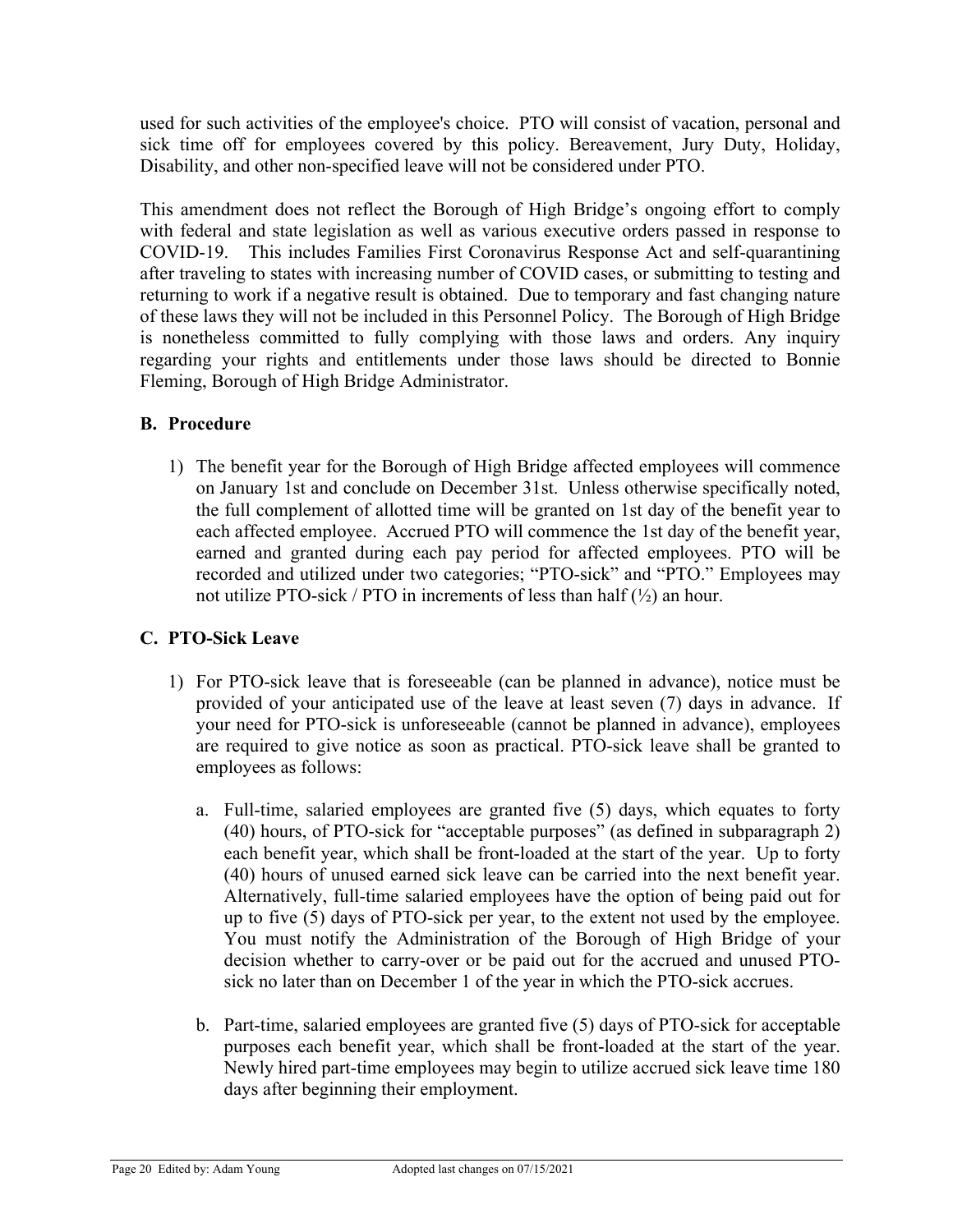- c. All hourly workers, whether full- or part-time, shall accrue PTO-sick leave at the rate of one (1) hour for every thirty (30) hours worked, up to a maximum of forty (40) hours of PTO-sick leave per benefit year. Up to forty (40) hours of unused earned sick leave can be carried into the next benefit year.
- 2) Acceptable Reasons to Use PTO-Sick Leave:
- You need diagnosis, care, treatment, or recovery for a mental or physical illness, injury, or health condition; or you need preventive medical care.
- You need to care for a family member during diagnosis, care, treatment, or recovery for a mental or physical illness, injury, or health condition; or your family member needs preventive medical care.
- You or a family member have been the victim of domestic violence or sexual violence and need time for treatment, counseling, or to prepare for legal proceedings.
- You need to attend school-related conferences, meetings, or events regarding your child's education; or to attend a school-related meeting regarding your child's health.
- Your employer's business closes due to a public health emergency or you need to care for a child whose school or childcare provider closed due to public health emergency.

The term "family member" as used under the "Acceptable Reasons to Use Sick Leave" is defined as follows:

- Child (biological, adopted, or foster child; stepchild; legal ward; child of a domestic partner or civil union partner)
- Grandchild
- Sibling
- Spouse
- Domestic partner or civil union partner
- Parent
- **Grandparent**
- Spouse, domestic partner, or civil union partner of an employee's parent or grandparent
- Sibling of an employee's spouse, domestic partner, or civil union partner
- Any other individual related by blood to the employee
- Any individual whose close association with the employee is the equivalent of family.
- 3) Employees hired prior to December 31, 2002 may have accumulated unused sick pay. This sick pay will remain separated on a "grandfathered" account and will be payable upon retirement unless previously utilized.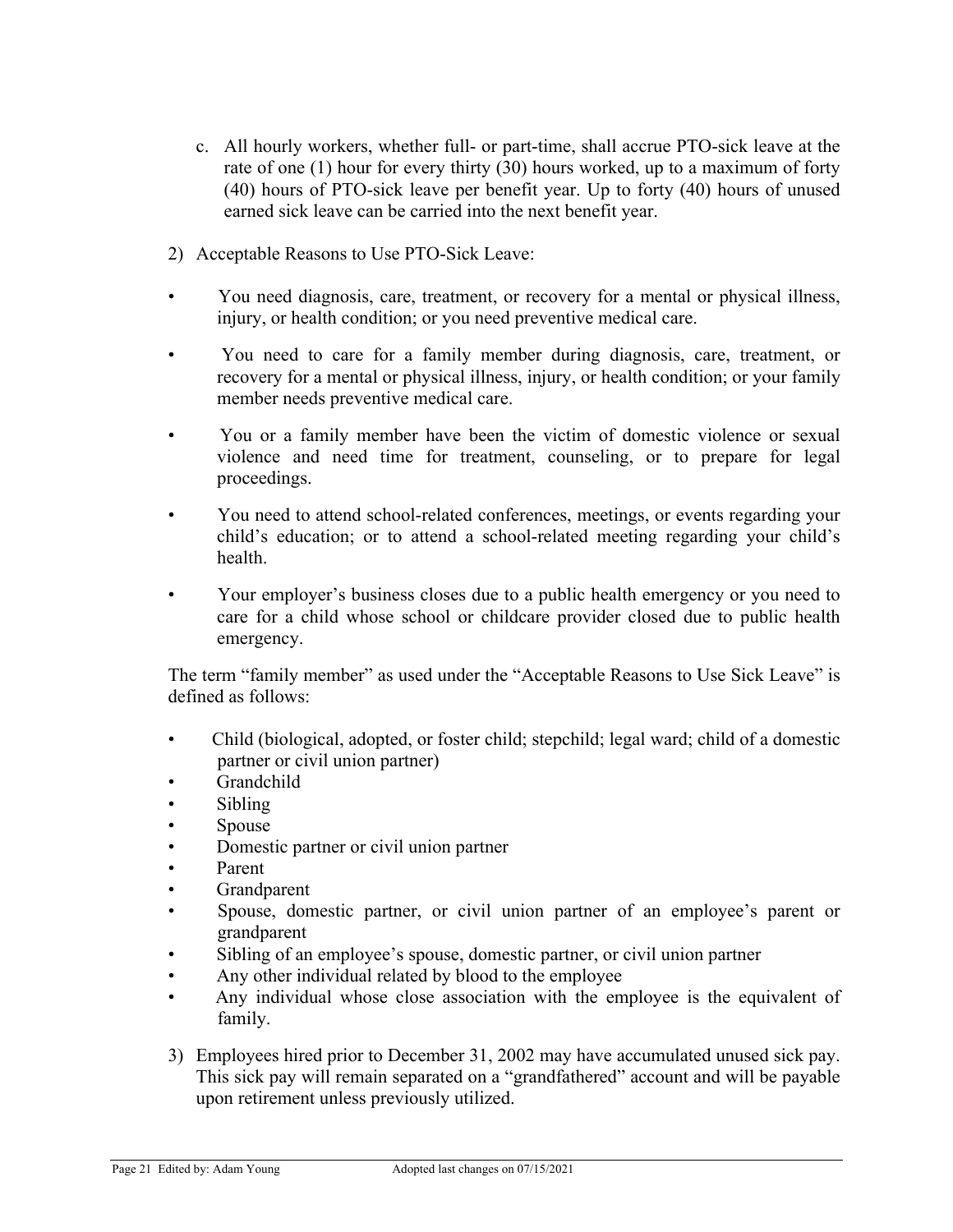4) Employees are expected to take PTO-sick leave when necessary for the reasons outlined above and as stated in the New Jersey Sick Leave Act.

## **D. PTO**

- 1) PTO is defined as all other leave, including vacation and personal time, that is not covered by sick leave.
- 2) Allotted and Accrual Time:

An employee's accrual of PTO, shown by on the matrix below, shall be calculated based on an employee's status (i.e., full or part-time) and years of service to the Borough, as shown in the tables below.

| Years of Service                    | PTO-Sick Days | PTO Days |
|-------------------------------------|---------------|----------|
| $6$ months $-1$ year                |               | 14       |
| 1 year $-$ 4 years                  |               | 19       |
| $5 \text{ years} - 9 \text{ years}$ |               | 24       |
| 10 years $-14$ years                |               | 29       |
| 15 years $-19$ years                |               | 34       |
| $20$ years +                        |               | 39       |

## **Full-Time Salaried Employees**

## **Part-Time Salaried Employees**

| Years of Service                    | PTO-Sick Days | PTO Days |
|-------------------------------------|---------------|----------|
| $6$ months $-1$ year                |               |          |
| 1 year $-$ 4 years                  |               | 10       |
| $5 \text{ years} - 9 \text{ years}$ |               | 15       |
| 10 years $-14$ years                |               | 20       |
| 15 years $-19$ years                |               | 25       |
| $20$ years +                        |               | 30       |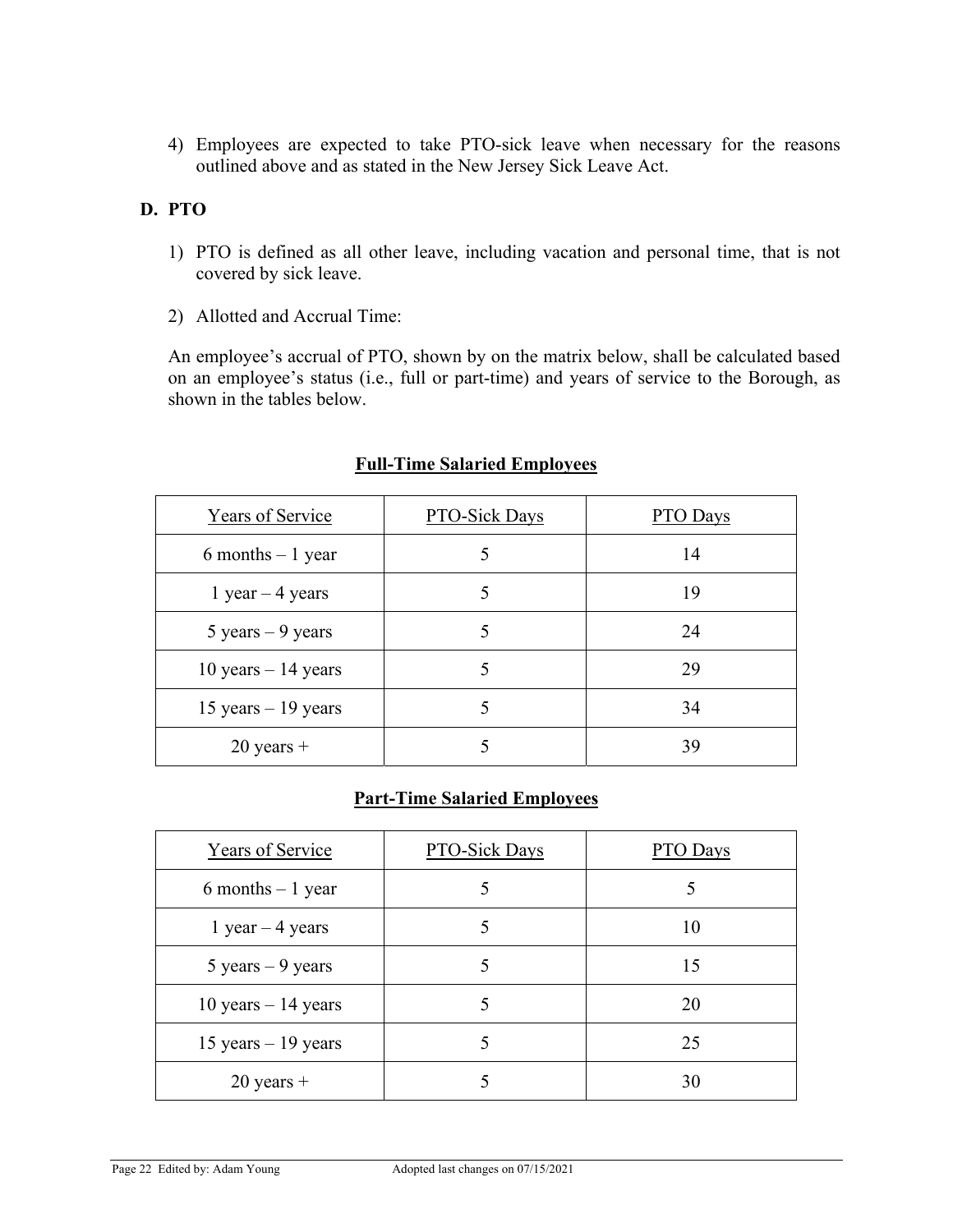| Years of Service                    | PTO-Sick Days                                                                     | <b>PTO</b> Days |
|-------------------------------------|-----------------------------------------------------------------------------------|-----------------|
| $6$ months $-1$ year                | PTO-Sick time is<br>accrued at the rate of 1<br>hour for every 30 hours<br>worked | 5               |
| 1 year $-$ 4 years                  |                                                                                   | 10              |
| $5 \text{ years} - 9 \text{ years}$ |                                                                                   | 15              |
| 10 years $-14$ years                |                                                                                   | 20              |
| 15 years $-19$ years                |                                                                                   | 25              |
| $20$ years $+$                      |                                                                                   | 30              |

# **Part-Time Hourly Employees**

#### 3) Use and Notice

Department heads are authorized to approve incidental uses on a case by case basis of PTO outside the scope of the above matrix as determined appropriate to not unduly disrupt the operation of their respective department.

The use of time must be approved by the employee's supervisor, department head and or administrator based the following advanced request submission prior to the first date of absence:

#### PTO:

- More than 4 hours up to 1 shift of  $f 2$  days
- $\bullet$  3 to 5 consecutive shifts 1 week
- 6 or more consecutive shifts 2 weeks

No employee shall be permitted to utilize a block of more than 2 weeks (10 days) of consecutive PTO, except under extraordinary circumstances and with the approval of administration.

## 4) Carry-Over of PTO and PTO-Sick Time

a. Full-Time Salaried Employees

Full-time salaried employees will be allowed to carry a maximum of Eighty (80) hours of unused time PTO from the preceding benefit year to be utilized during future periods. Any unused hours over and above 80 hours will go into the employee's "Emergency Time Bank" which shall hold the unused time and which can only be used in the event of a medical emergency with the approval of administration. Employees can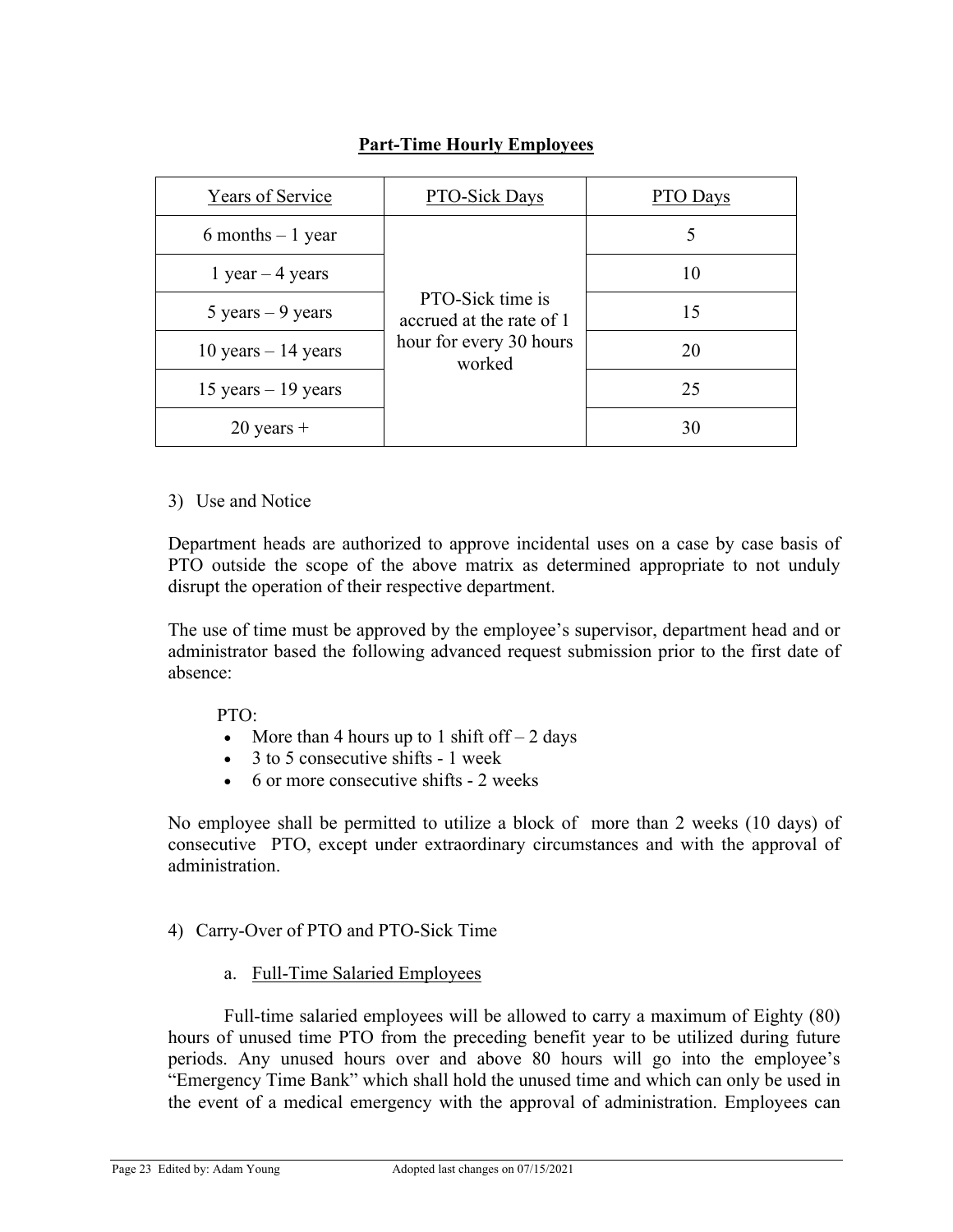also voluntarily donate time from their Emergency Time Bank to other employees in need of such time.

PTO-Sick can be carried over or paid out as described in subparagraph C.(1)(a).

**Example**: Employee A has worked for the Borough of High Bridge for 17 years, and therefore is entitled to 5 days of PTO-sick and 34 days of PTO. Employee A used 3 days of PTO-sick and 15 days of PTO. With respect to the PTO-sick time, Employee A may either carry over 2 days or be paid out for the 2 unused days. With respect to the PTO time, Employee A may carry over 10 days eighty (80) hours (and will therefore have 44 days of PTO in the following year), and may also put the remaining 9 unused days (or 72 hours) into his or her Emergency Time Bank.

#### b. Part-Time and Hourly Employees

All part-time employees and all hourly employees will be allowed to carry over a maximum of eighty (80) hours of unused PTO from the preceding benefit year to be utilized during future periods. Any unused PTO over and above that 80 hours will be forfeited. These employees may also carry over up to 5 days (40 hours) of unused PTOsick time.

#### 5) Administrative Time

The need may arise for the closure of municipal offices or departments due to circumstantial matters where employee safety, necessity and or the ability to carry out the functions of that office is not possible or otherwise reasonable give the totality of the circumstances i.e. state of emergency with restrictive travel, etc. In such cases the borough administrator shall have the authority to close such offices or departments. The effected employee(s) shall not be penalized with use of PTO.

6) Applicability and Scope

This policy and procedure shall apply to all employees as specified and defined herein. This policy and procedure does not supersede existing laws, terms and conditions of collective bargaining, employment or other agreements where contradictions exist.

#### **K.** Paid holidays.

a. The following days will be given off as holidays to non-bargained for full-time employees and paid for at the employee's regular pay rate: New Year's Day Martin Luther King's Birthday Presidents' Birthday Good Friday Memorial Day Independence Day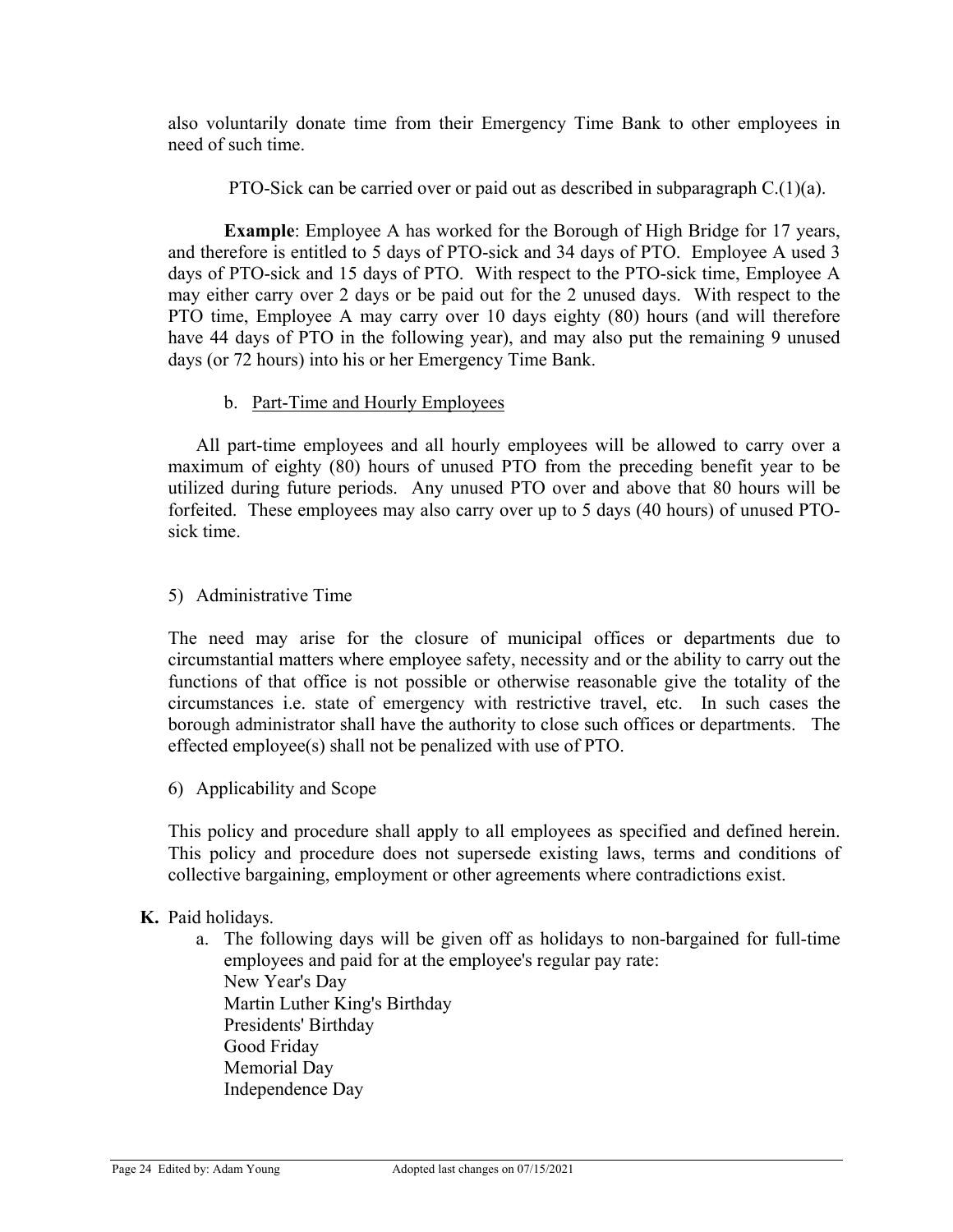Labor Day Columbus Day Veterans Day Thanksgiving Day Day after Thanksgiving Christmas Eve Day Christmas Day One-half New Year's Eve Day

b. If the holiday falls on a Sunday, Monday shall be the day off. If the holiday falls on a Saturday, the Friday preceding shall be the day off.

 1. Amended as per Resolution 020-2017: December 26, 2017 will be recognized as a day off.

2. If a designated day off falls on a holiday or on another designated day off then the designated day off will be moved to the next working day.

c. In order to be eligible to receive holiday pay, an employee is required to work their regularly scheduled hours the workday preceding and the workday following the holiday. An approved vacation day or any other excused and paid day off is considered a day worked for purposes of holiday pay eligibility.

## 2.5.3. SICKNESS AND LEAVES OF ABSENCE.

- **A.** Sickness.
	- a. Full-time employees are allowed seven sick days during a calendar year. Up to forty (40) hours of unused sick leave can be carried into the next calendar year. However, if an employee has used forty (40) hours of sick leave time during the calendar year, the employee shall not be allowed to carry over any additional sick leave time into the next calendar year. Newly hired full-time employees may begin to utilize accrued sick leave time 120 days after beginning their employment.
	- b. Part-time employees will accrue sick leave at the rate of one (1) hour for every thirty (30) hours worked, up to a maximum of forty (40) hours of leave per benefit year. Up to forty (40) hours of unused earned sick leave can be carried into the next benefit year. No part-time employee shall be allowed to use more than 40 hours of leave per benefit year. Newly hired part-time employees may begin to utilize accrued sick leave time 120 days after beginning their employment. No payment in lieu of sick days will be granted.
	- c. Employees absent from work for three or more consecutive sick days shall furnish a doctor's certification to qualify for sick time allowance. Sick days, separated by a weekend, are still consecutive sick days. Sick days may not be substituted as vacation and/or personal days.
	- d. If your need for sick leave is foreseeable (can be planned in advance), notice must be provided of your anticipated use of the sick leave time seven (7) days in advance. If your need for earned sick leave is unforeseeable (cannot be planned in advance), employees are required to give notice as soon as it is practical.
	- e. e. Sick days may not be substituted as vacation and/or personal days.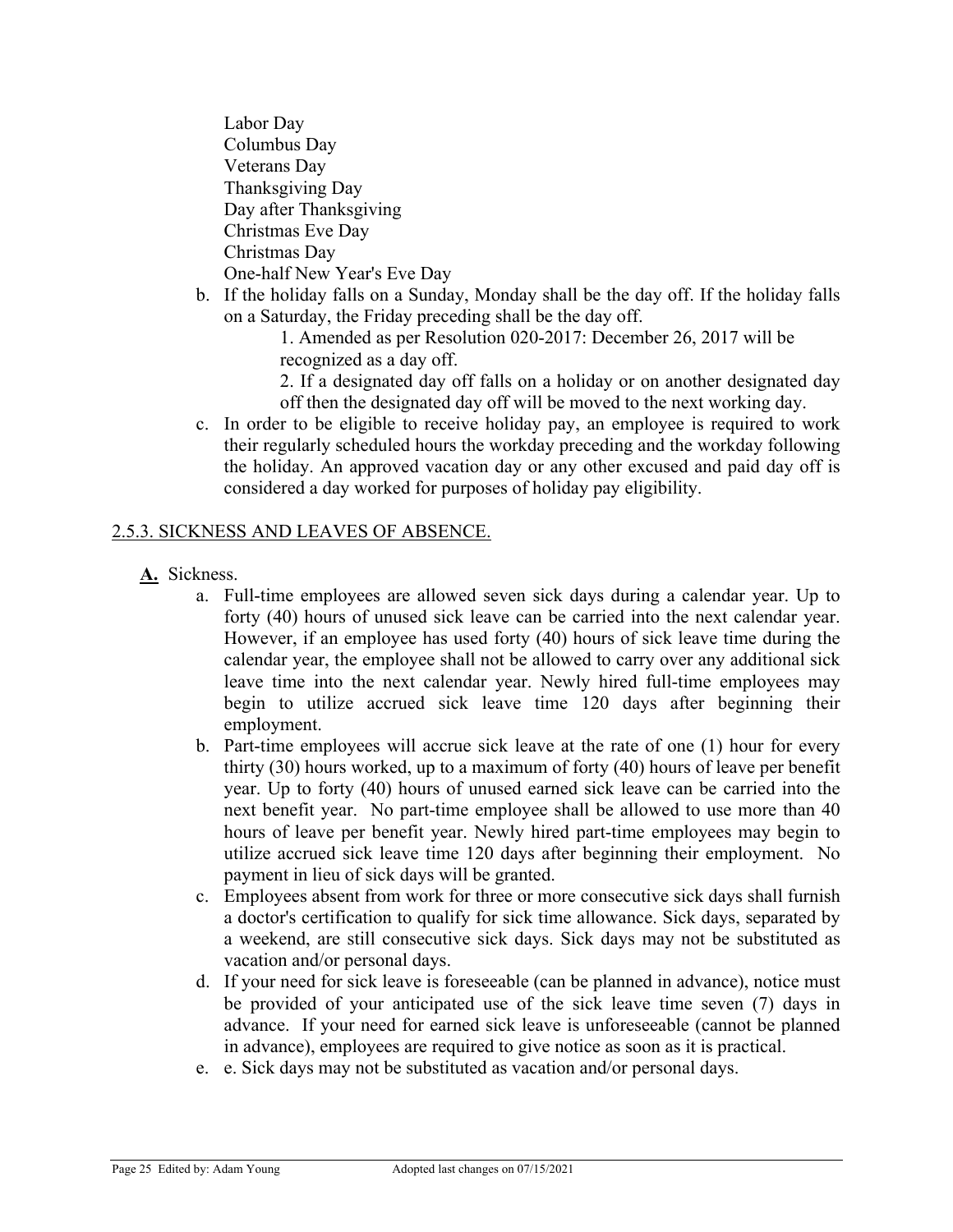- f. All employees hired prior to December 31, 2001 could accumulate unused sick pay to be paid at a later date.
- g. Employees are expected to take sick leave when necessary for the reasons outlined below and as stated in the New Jersey Paid Sick Leave Act. Employees may not utilize sick leave time in increments of less than half (1/2) an hour.

#### Acceptable Reasons to Use Sick Leave

- You need diagnosis, care, treatment, or recovery for a mental or physical illness,injury, or health condition; or you need preventive medical care.
- You need to care for a family member during diagnosis, care, treatment, or recovery for a mental or physical illness, injury, or health condition; or your family member needs preventive medical care.
- You or a family member have been the victim of domestic violence or sexual violence and need time for treatment, counseling, or to prepare for legal proceedings.
- You need to attend school-related conferences, meetings, or events regarding your child's education; or to attend a school-related meeting regarding your child's health.
- Your employer's business closes due to a public health emergency or you need to care for a child whose school or child care provider closed due to public health emergency.

The term "family member" as used under the "Acceptable Reasons to Use Sick Leave" is defined as follows:

- Child (biological, adopted, or foster child; stepchild; legal ward; child of a domestic partner or civil union partner)
- Grandchild
- Sibling
- Spouse
- Domestic partner or civil union partner
- Parent
- Grandparent
- Spouse, domestic partner, or civil union partner of an employee's parent or grandparent
- Sibling of an employee's spouse, domestic partner, or civil union partner
- Any other individual related by blood to the employee
- Any individual whose close association with the employee is the equivalent of family.
- **B.** Bereavement leave.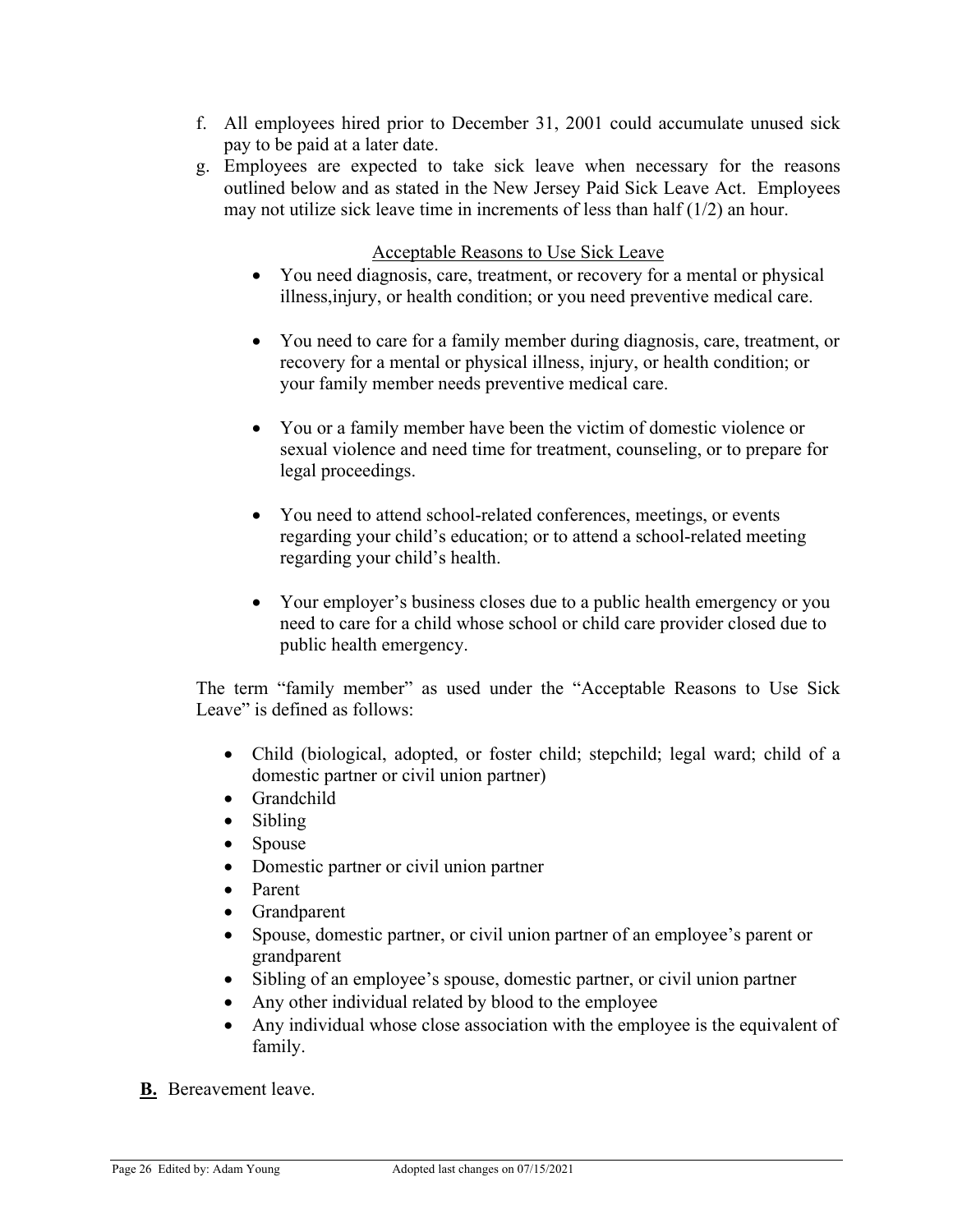- a. Three days off with pay will be granted due to a death in the employee's immediate family, that is, parents, spouse, children, brothers or sisters, grandparents, mother- or father-in-law, son- or daughter-in-law or life partner.
- b. Requests for funeral leave should be made to the immediate supervisor.
- **C.** Jury duty/witness duty leave.
	- a. Paid time off will be granted for these activities assuming that the documentation provided by the court is presented to the employee's immediate supervisor prior to the applicable date. If employee is released from jury duty during regular working hours, the employee's supervisor must be notified to determine if returning to work is necessary.
- **D.** Military leave.
	- a. The duration of an unpaid military leave and the reinstatement provisions under the law depend on the type of military service. An employee must apply for a military leave of absence immediately on receipt of written orders from the military authority and provide a copy to the immediate supervisor. Employees must apply for reemployment within the period specified to guarantee reinstatement.

| If Leave Is For<br>Military training<br>duty (normally<br>two weeks)<br>(Note: Includes school<br>attendance for special<br>military courses<br>which may last<br>several months.) | <b>And Duration Is</b><br>For up to 30 days<br>Local leave in excess<br>of 30 days Council<br>Approval required                                                                             | <b>Then Reinstatement Is Guaranteed</b><br>On release from training                                                                                                                                                                                                                                                                                       |
|------------------------------------------------------------------------------------------------------------------------------------------------------------------------------------|---------------------------------------------------------------------------------------------------------------------------------------------------------------------------------------------|-----------------------------------------------------------------------------------------------------------------------------------------------------------------------------------------------------------------------------------------------------------------------------------------------------------------------------------------------------------|
| Initial active duty<br>for training                                                                                                                                                | At least 3<br>consecutive months<br>up to 18 months<br>for or training in<br>National Guard or<br>Reserve Unit plus<br>period of<br>reemployment rights<br>after release active<br>duty for | If application for reemployment is<br>made within 31 calendar days from the<br>earlier of: Date of satisfactory release<br>from initial active duty for training; or<br>Date of discharge of hospitalization incident<br>to initial active duty or training; or<br>One year after scheduled from initial active<br>duty for rights after release training |
| Active duty for<br>military service                                                                                                                                                | Not to exceed 4<br>years (or 5 years if<br>ordered to remain in<br>service by military),<br>plus period of<br>reemployment rights                                                           | After satisfactory discharge if<br>employee applies for reemployment<br>within 90 calendar days after release<br>from active duty or from hospitalization<br>continuing up to one year after discharge                                                                                                                                                    |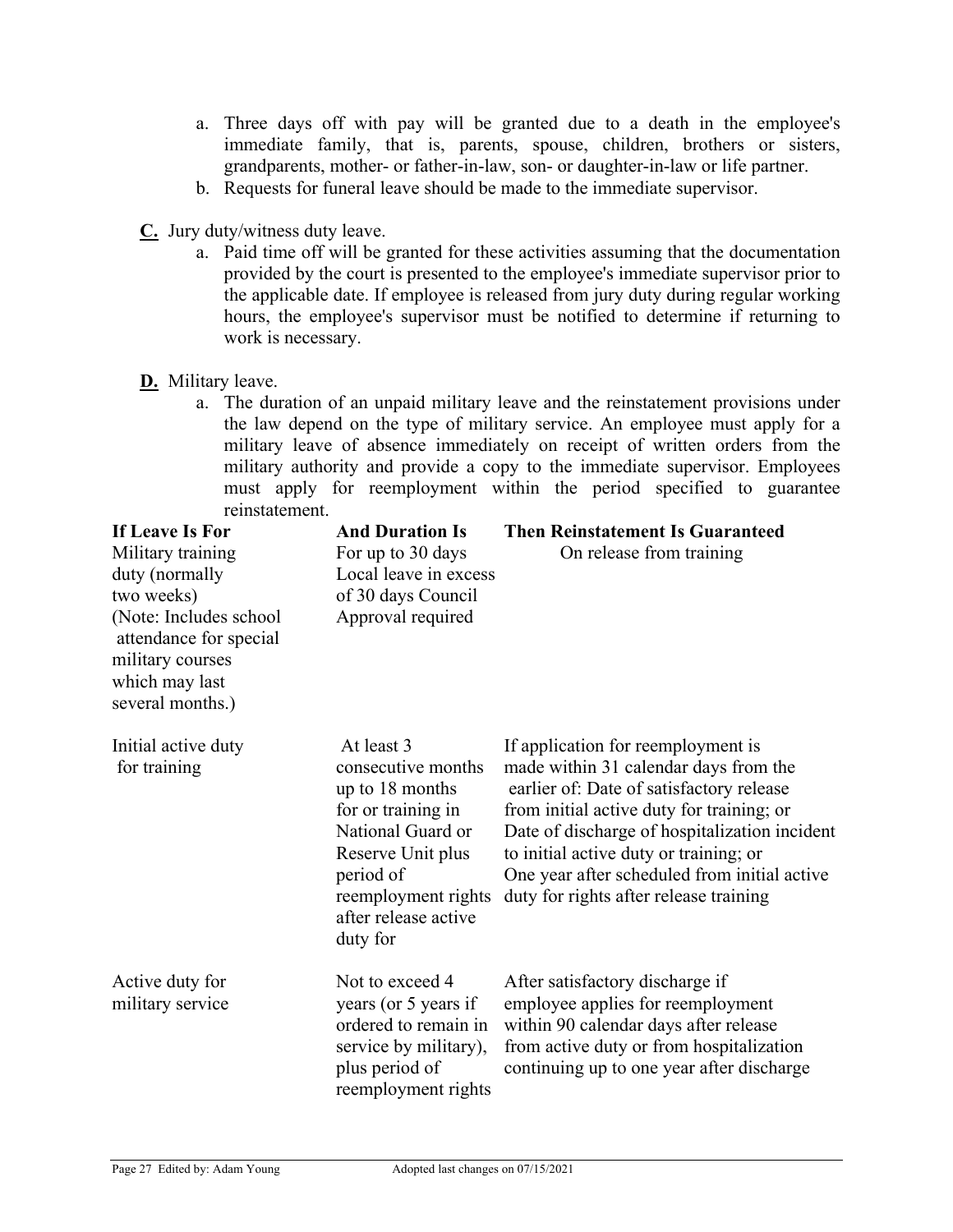#### after discharge

- **E.** Medical leaves of absence.
	- a. Medical (including pregnancy) leaves of absence may be requested by full-time regular and part-time regular employees. If an employee expects to be absent for more than five consecutive workdays as a result of an illness, injury, or disability (including pregnancy), he/she must submit a written request for medical leave to the supervisor as far in advance of the anticipated leave date as practicable. If the absence is due to an emergency, the employee or a member of the immediate family must inform the supervisor or the head of the department as soon as practicable; this should be followed up with a written leave request, normally submitted within three days of the beginning of the leave. All medical leave requests must be accompanied by appropriate medical certification from the employee's physician, indicating the condition necessitating the leave request and the projected date of return to work.
	- b. When an extended medical leave of absence is anticipated the employee shall file a Family Medical Leave Act form so the Borough may be on compliance with the FML act.
	- c. If the medical leave request is granted, the employee is required to provide the Borough with additional physician's statements attesting to the employee's continued disability and inability to work at least once every 30 days or more frequently if requested. The employee may also be required to provide the Borough access to their medical records or to submit to an examination at any time by a physician designated by the Borough at its discretion.
	- d. While on an approved medical leave of absence, the employee may be eligible for short-term disability and income-protection benefits if provided as part of regular employee benefits.
	- e. Before being permitted to return from medical leave, the employee is required to present the Borough with a note from the attending physician indicating that the employee is capable of returning to work and performing the essential functions of his/her position, with or without reasonable accommodation. The Borough will consider making reasonable accommodation to an employee's disability in accordance with applicable laws where required. All Borough benefits that operate on an accrual basis (e.g., vacation and sick days) continue to accrue only during the first 3° days of an employee's medical leave. All Borough group health benefits, e.g., hospitalization and major medical insurance, continue during a medical leave.
	- f. Unless applicable state or local law requires otherwise, reinstatement cannot be guaranteed to any employee returning from medical leave. Employees are notified about any such right to reinstatement before their leave begins. The Borough endeavors, however, to place employees returning from leave in their former position or in a position comparable in status and pay subject to budgetary restrictions, the Borough's need to fill vacancies, and the ability of the Borough to find qualified temporary replacements.
- **F.** Personal leaves of absence.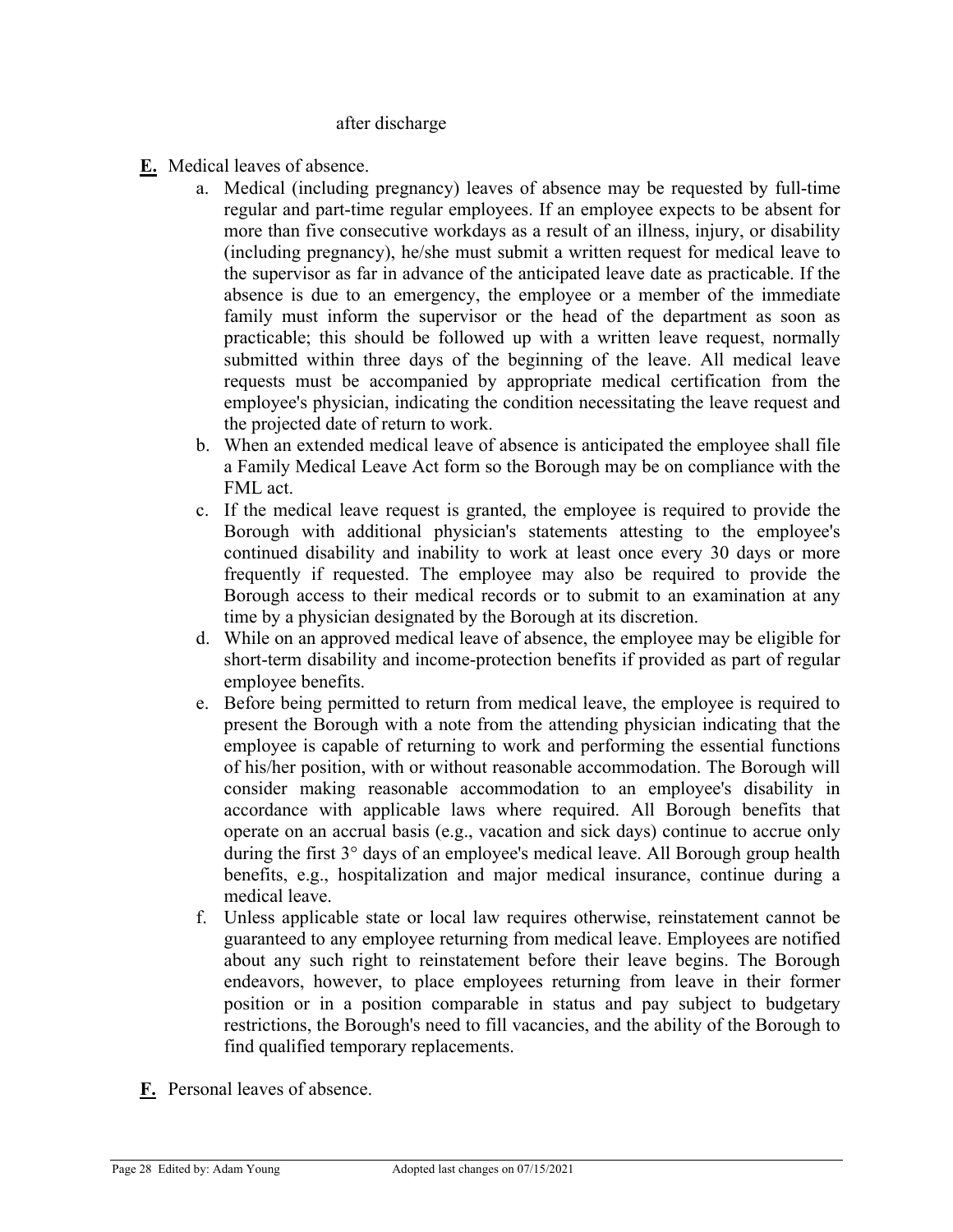- a. Unpaid personal leaves of absence for a period of up to 180 days may be requested by full-time regular and part-time regular employees who have completed three months of continuous service. The employee must request personal leaves, in writing, at least two weeks before the time he/she wishes such leave to begin. If the personal leave request is necessitated by an emergency, the employee or a member of his/her immediate family must inform the supervisor as soon as is practicable. This should be followed up with a written leave request, normally submitted within three days of the beginning of the leave.
- b. Personal leave may be granted for justifiable reasons (e.g., child care or to care for an ill family member) at the Borough's discretion, provided the leave does not seriously disrupt the Borough's operations. Personal leaves are not granted until all accrued unused vacation and personal days have been exhausted.
- c. Reinstatement cannot be guaranteed to any employee returning from personal leave. The Borough endeavors, however, to place employees returning from leave in their former position or in a position comparable in status and pay, subject to budgetary restrictions, the Borough's need to fill vacancies, and the ability of the Borough to find qualified temporary replacements.
- **G.** If an employee is missing from his/her job without appropriate reason, and approval from the supervisor for a period of one week, the employee will be considered to have resigned.

## **Article VI. Personnel Management**

## 2.6.1 PAY SCHEDULES.

- **A.** Pay period.
	- a. The Borough pays its full-time employees every 15 days, the 10th and the 25th of each month commencing with the first pay period of 2010 for a total of 24 pays. Certain part-time employees are paid monthly, semiannually or biweekly, as established upon hiring. If a holiday occurs on payday, checks are issued on the preceding day.
	- b. Upon written request of an employee, the Borough shall make automatic deposits of pay to a
		- i. Bank account designated by said employee.
		- ii. Payroll deductions.
	- c. Mandatory deductions:
		- i. Federal income tax.
		- ii. State income tax.
		- iii. Unemployment/disability insurance (SUI).
		- iv. Social security (FICA).
		- v. Contributory pension plans (PERS or PFRS) as required by state law.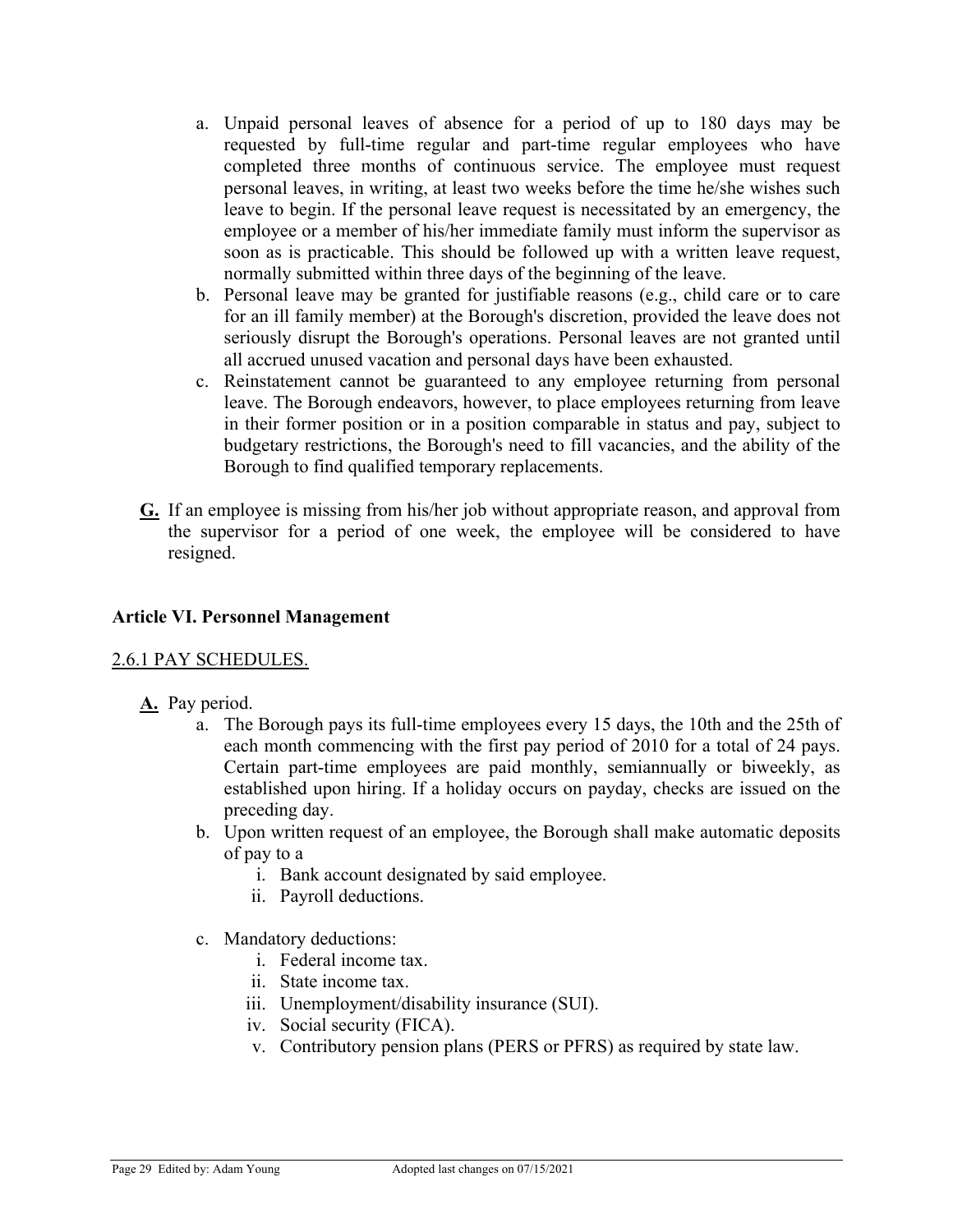- vi. Contributory life insurance as part of PERS or PFRS during the first year of employment and continuing thereafter unless the employee chooses to cancel.
- vii. Garnishments ordered by a court of law.
- viii. Voluntary deductions:
	- (1) IRA plans or other additional retirement investment plans approved by Council.
	- (2) Union dues if required by Contract.
	- (3) Any other voluntary deduction requested by an employee subject to the approval of Council.
- d. Overtime and double-time pay for hourly employees.
	- i. An hourly employee authorized by the supervisor to work more than eight hours in a day, Monday through Friday, will be paid 11/2 times their regular hourly rate.
	- ii. An hourly employee authorized by the supervisor to work on Saturdays will be paid  $11/2$  times their regular hourly rate and twice their regular hourly rate on Sundays and holidays.
	- iii. Overtime and double-time may be paid in a separate check from base pay at the employee's discretion.
- e. Call-out pay.
	- i. A nonbargained for employee called out to work on a day off or after a regularly scheduled tour will be paid for a minimum of four hours.
- f. All salary and hourly rate increases are subject to appropriate funding in the municipal budget and adoption of the appropriate Salary Ordinance and Resolution by the Mayor and Council, and may be paid retroactively at the discretion of the Mayor and Council, with the advice of the Borough Administrator.

#### 2.6.2 PERSONNEL RECORDS.

- **A.** A personnel record shall be kept on each employee of the Borough and is the responsibility of the Borough Administrator. This file will include all data pertinent to the employee and his/her employment. This file shall contain the following:
	- a. Employee record card, which includes address, phone number, emergency number and family status.
	- b. Application for employment, reference verifications, tests and other information accumulated during the hiring process.
	- c. Record of changes that impact employee benefits or payroll deductions, such as addition or deletion of dependents.
	- d. Annual W-4 forms.
	- e. School and other records accumulated during employment.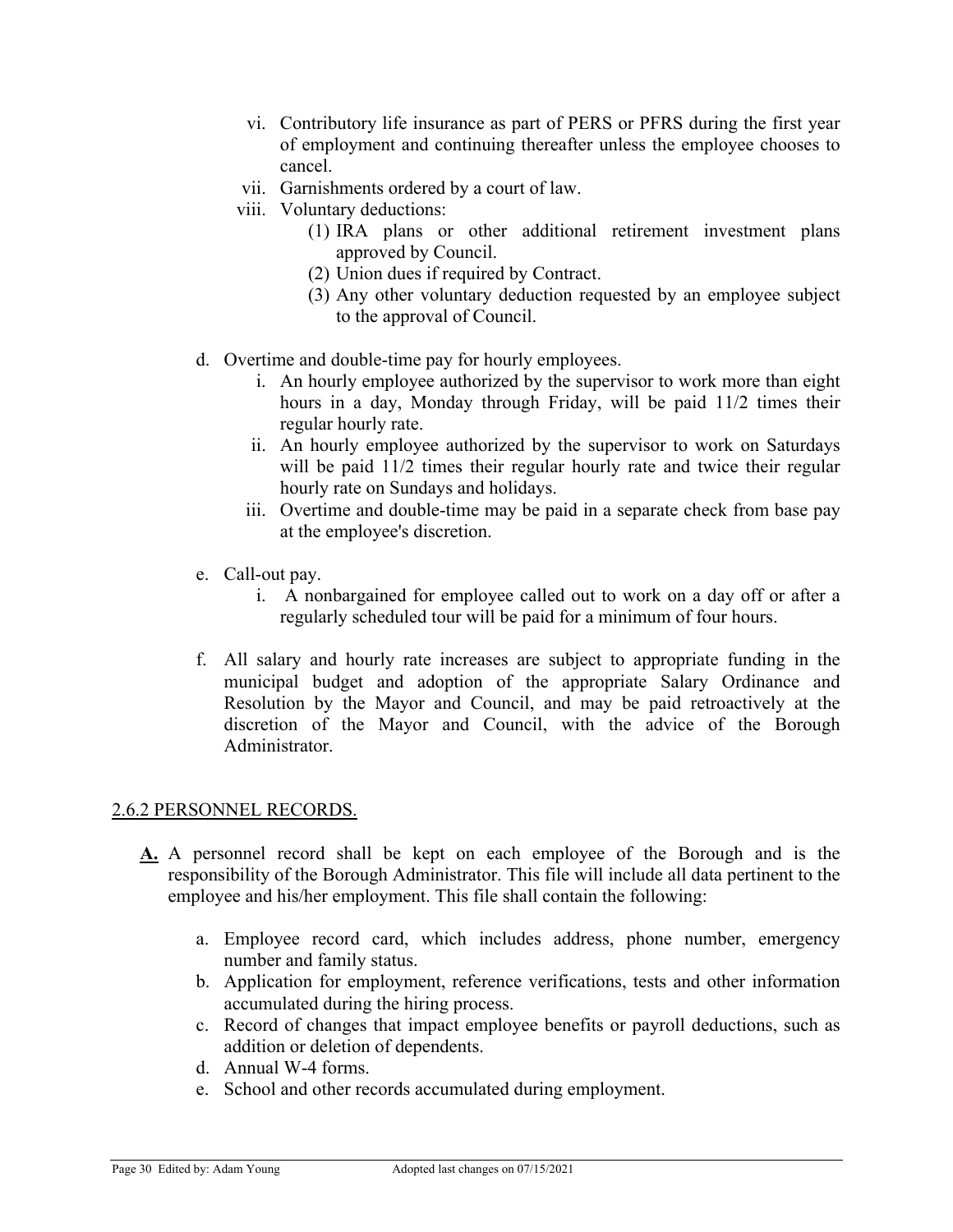- f. Job description.
- g. Employee's verification that he/she has received a copy of the current Personnel Manual.
- h. Copies of recent performance reviews.
- i. A record of any and all personnel actions taken.
- j. Commendations and other pertinent information that may apply.
- **B.** Employee records shall be maintained as up to date as reasonably practical. The employee is responsible for updating any changes in name, insurance beneficiaries, number of dependents, address, telephone number or other relevant personal data. These changes should be reported to the supervisor or Borough Clerk within two weeks of occurrence.
- **C.** Official personnel history files are confidential records and will be maintained in the administrative offices of the Borough in a locked file. Access shall be given to the department head, Borough Administrator or the appropriate Council committee chair and Mayor. The employee has the right to review his/her file. The review shall take place in the presence of either the employee's supervisor, Municipal Clerk or Deputy Clerk, Borough Administrator, Council committee chair or Mayor.
- **D.** Pursuant to Federal Transportation Act requirements, all records pertaining to a random drug-testing program for all employees required to have a commercial drivers license (CDL) shall be kept in a separate file and maintained according to law.

#### 2.6.3 COMMUNICATIONS.

- **A.** Good communication is critical to the effectiveness of the Borough's work. It is the only way to clear up misunderstandings, resolve problems, and provide positive feedback to employees.
- **B.** Supervisors are the main source of information for Borough employees. Employees should strive to improve communications at all levels, including with Mayor and Council.

#### 2.6.4 PERSONAL PROBLEMS.

Since personal problems affect one's work and well-being, they need to be addressed. When confronted with a personal problem which needs his/her full attention, an employee should speak to the supervisor. Such conversations are to be held in strict confidence. If there is reason, an employee may discuss the problem in strict confidence with the Borough Administrator or appropriate committee chair or Mayor. A supervisor may refer the employee to the Committee chair. Supervisors, the Borough Administrator and Mayor and Council may provide direction on where to get advice, what programs may be available, or other pertinent information.

#### 2.6.5 COMPLAINTS.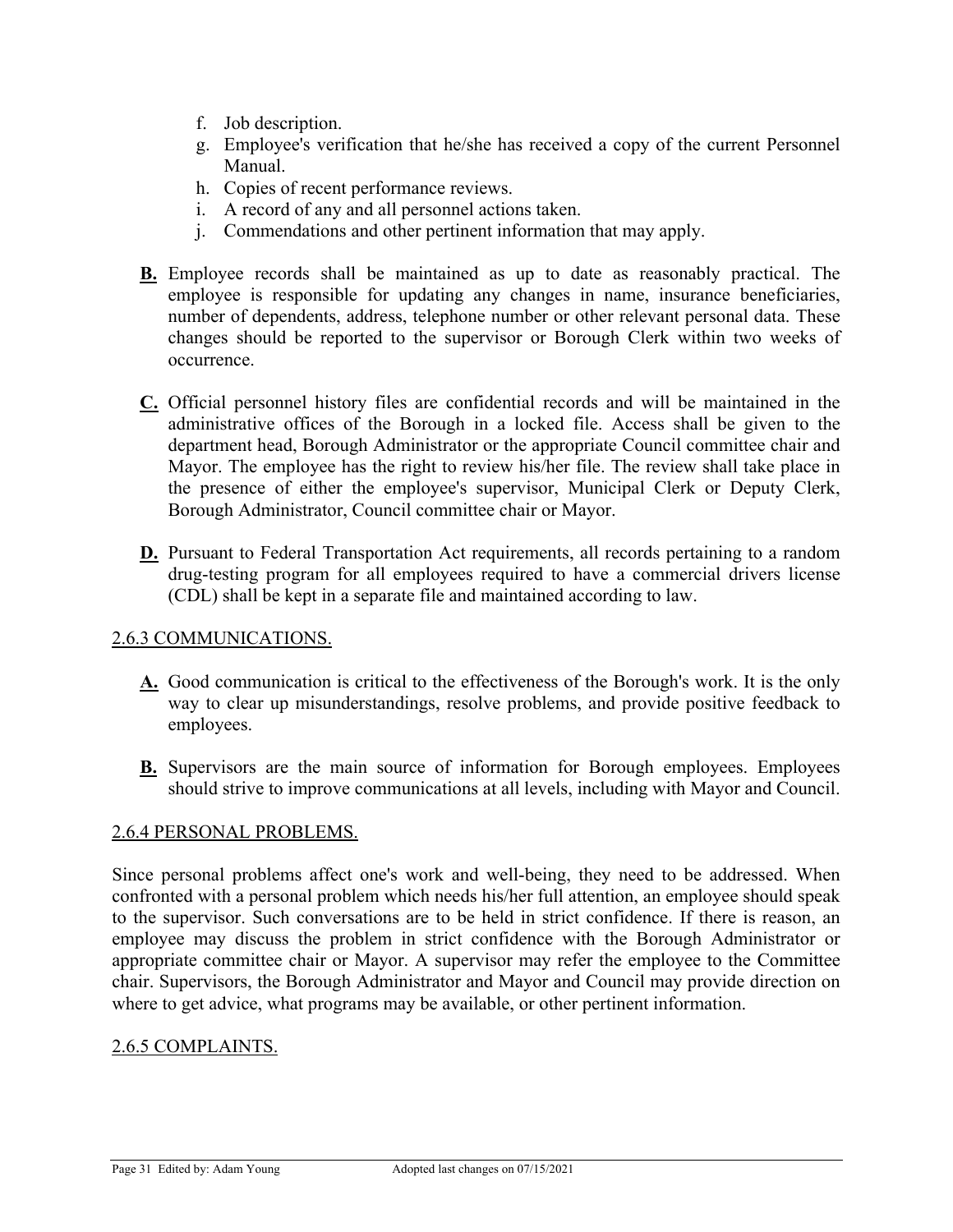It is the policy of the Borough that every employee be treated fairly, courteously and with respect. When a complaint, problem or misunderstanding occurs, an employee should discuss it with the supervisor. It is the responsibility of the supervisor to attempt to arrange a mutually satisfactory settlement within three working days, or advise the employee of the inability to do so. Failing a solution, the issue may be brought to the Borough Administrator at a meeting, which will include the supervisor. They will attempt to find a mutually satisfactory solution within 10 days. Failing a solution, the issue will be forwarded to the Mayor and Council, who are the final authority.

#### 2.6.6 PERFORMANCE REVIEWS.

- **A.** Job performance of a probationary employee will be reviewed monthly with the supervisor. Should performance during the probationary period not meet minimum standards, employment may be terminated.
- **B.** Performance of permanent employees will be reviewed with the supervisor at least once a year. At that time, there will be a discussion of ways to improve the employee's quality and efficiency on the job and establish goals for the next year. The performance review will be documented, in writing, and signed by the employee, the immediate supervisor, and the Borough Administrator. Direct reports to the Administrator will require the signature of the Administrator and the Mayor. The Borough Administrator's review shall be signed by the Mayor and Council President. No performance evaluation shall be communicated to the employee unless two levels of management have concurred with the appraisal. An unsatisfactory review requires another performance review within six months. If the second review is unsatisfactory the employee may be terminated.
- **C.** The performance review form may be changed without notice or updated to take into account different circumstances; any update in the form shall be approved by the Executive Committee prior to it being utilized.
- **D.** Merit increases are determined using the performance rating scale found at the end of the performance appraisal form approved by the Borough Council. Merit increase percentages are determined by the amount available in the current year's budget. The individual amounts are determined by each department supervisor and communicated to the Chair of the Finance Committee and approved by the Administrator. Individual ratings should not be communicated, only the pay treatments, since the employee rating are confidential. Each supervisor is given a base amount of departmental salary increase. The increase is the total amount the supervisor may divide among the employees as a merit increase. The merit score of the individual employee defines the merit increase, which is based on a percentage of the employee's salary. The supervisor may not exceed an amount for the total merit increases than is budgeted for the department. The Administrator and the supervisor and/or employee will make every effort to mutually agree on the rating in the performance appraisal. If the Administrator or immediate supervisor cannot agree, the Administrator reserves the right to finalize the performance appraisal
- **E.** The merit review system should be initiated at the end of the year for which the employee is being rated. Merit increases should be made part of the temporary budget and distributed early in the following year.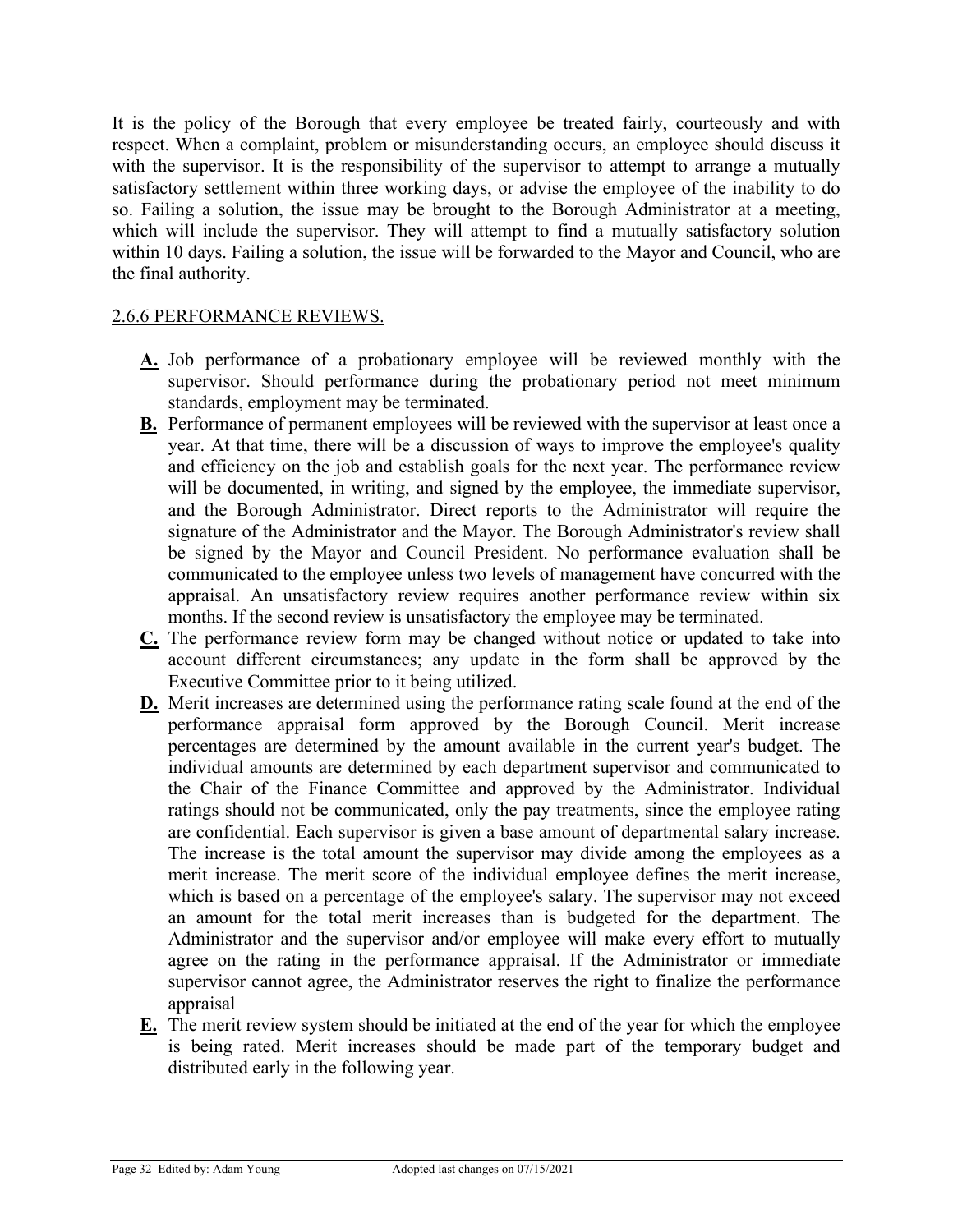**F.** A new hire's merit performance pay is based on the number of months they worked during their initial year and prorated on a monthly basis to that year.

#### 2.6.7 TERMINATION OF EMPLOYMENT.

- **A.** An employee who is resigning from a Borough position must give at least two weeks' notice to the administrative office, in writing, in order to allow time to find a replacement, process benefit materials, and complete any required documents. If the employee is transferring from one Borough position to another, benefits and records will automatically be transferred over.
- **B.** Whatever the reason for termination with the Borough, the employee may be asked to participate in an exit interview before leaving. It is required that the employee will clean out his/her work areas and turn in any identification, safety equipment, uniforms, keys and other Borough materials. The final paycheck will be withheld until this step is completed.
- **C.** All employment relationships with the Borough are on at-will basis. Although the Borough hopes that its relationships with employees are long term and mutually rewarding, the Borough reserves the right to terminate the employment relationship at any time.
- **D.** The Mayor may remove any department head and, pursuant to state statutes and provisions concerning term of office or tenure, any other municipal executive officer who is not a subordinate departmental officer or employee, after notice and an opportunity to be heard.
- **E.** Any employee of the Borough may be terminated by the Mayor, with the advice and consent of Council, with due input from the employee's supervisor and the Borough Administrator. If an emergency situation exists or an employee commits a serious offense, the Mayor reserves the right to suspend, investigate and terminate the employee.

## **Article VII. Discipline**

#### 2.7.1 CONSEQUENCES OF MISCONDUCT.

- **A.** First occurrence of misconduct. The supervisor will call the employee aside or formally discuss the misconduct and the necessity for compliance with the rules written in this Part 1 or with the general rules of proper, non-injurious work behavior. Instruction will be provided as to the method of correction and/or ways to stop the improper action. If need be, the supervisor will stress that the discussion is to be considered a warning and that further disciplinary action may follow should further misconduct occur.
- **B.** Second occurrence of misconduct within six months or with the first infraction of a serious nature that does not require immediate termination. The supervisor issues a verbal reminder or instruction and enters a written comment into the employee's personal file. This written record will be a full reprimand report form with supervisor and employee signatures. Emphasis again is placed on explaining the need and purpose of the rule or policy and ensuring understanding. The Borough Administrator and the appropriate Council subcommittee chair will be informed and may call an additional meeting. The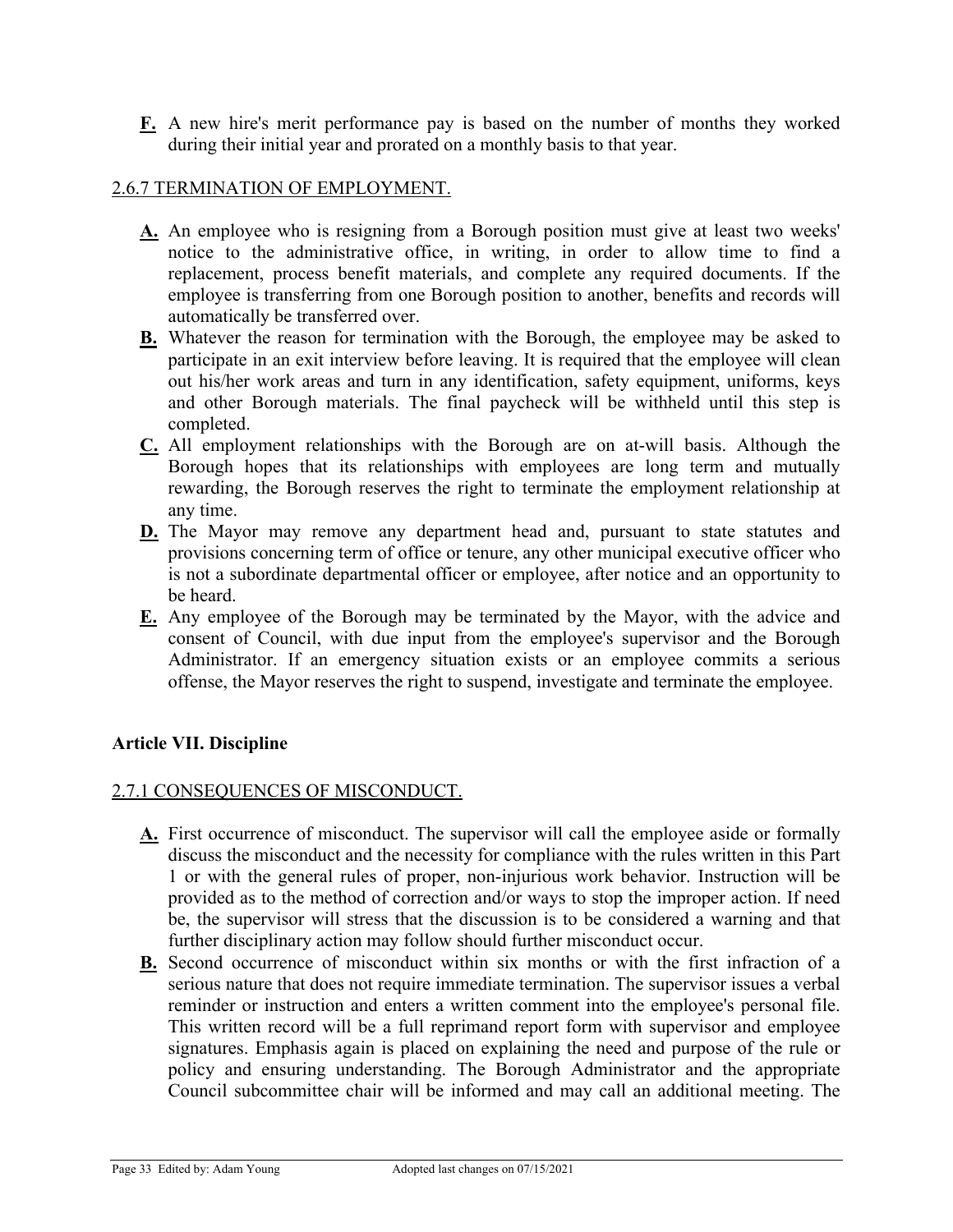employee is informed that should the problem continue (or other types of infractions), further disciplinary action will result and that it could impact on his/her job standing with the Borough.

**C.** Third occurrence of misconduct within six months of the second occurrence. The supervisor reminds and reinstructs the employee as required. A formal reprimand report is prepared and filed in the employee's personnel file, and the Borough Administrator and the appropriate Council subcommittee chair is informed and will meet with the employee and the supervisor. The Mayor and Council will be informed of the incident. The employee will be subject to suspension and/or termination.

## 2.7.2 CONSEQUENCES OF SERIOUS CONDUCT VIOLATIONS.

In the case of serious violations or serious breaches of discipline, immediate indefinite suspension of the employee by the Borough Administrator (or Municipal Clerk with the advice of the Borough Attorney) may result. The matter will be brought before Mayor and Council for a full determination at the next regular Council meeting. Discharge and loss of any long-term benefits may ultimately result. If an emergency situation exists or an employee commits a serious offense, the Mayor reserves the right to suspend, investigate and terminate the employee.

## 2.7.3 DOCUMENTATION OF MISCONDUCT OR VIOLATIONS.

- **A.** Records of serious violations will not be cleared from an employee's record.
- **B.** Sample forms to be used in documenting an employee's misconduct of the Borough's rules of conduct will be included in the Employee Manual.

# **Article VIII. Adoption and Implementation**

# 2.8.1TITLES FOR PUBLIC EMPLOYMENT; SALARY RANGES.

The Council shall by ordinance establish titles for public employment by the Borough and salary ranges for the High Bridge Borough employees.

## 2.8.2 PERSONNEL POLICIES AND PROCEDURES.

The Council shall by resolution adopt and amend, from time to time, personnel policies and procedures, including rules concerning the hiring and termination of employees, terms and conditions of employment, and regulations required to comply with applicable federal and state employment-related law. The personnel policies and procedures adopted pursuant to said resolution(s) shall be applicable to all officials, appointees, employees, perspective employees, volunteers and independent contractors of the Borough of High Bridge.

# 2.8.3 IMPLEMENTATION AND ENFORCEMENT.

The Administrator shall be responsible to implement and enforce the personnel practices adopted by ordinance or resolution authorized pursuant to this article. If there is a conflict between said personnel practices and any duly adopted and lawful collective bargaining agreement, personnel